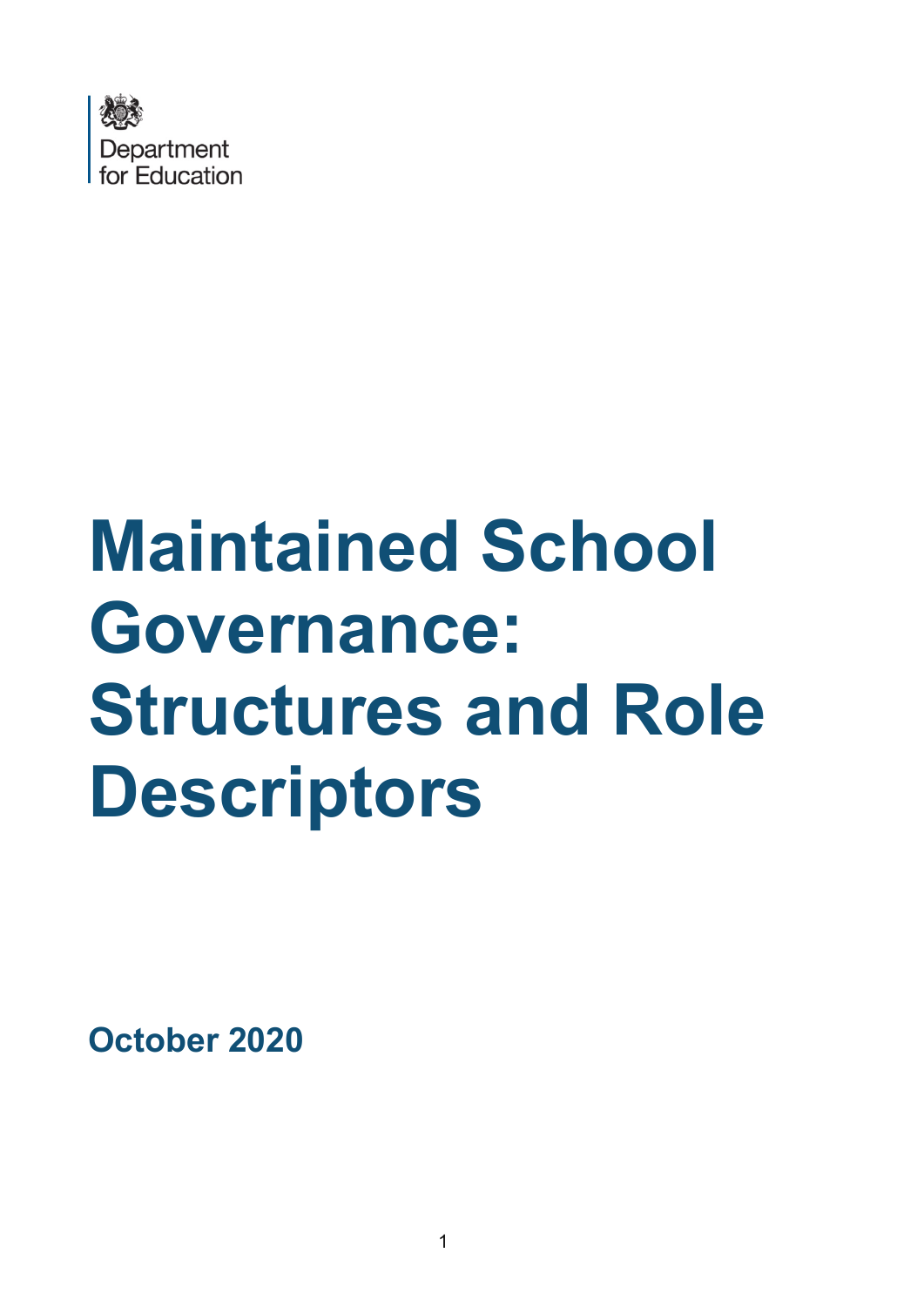# **Contents**

| Summary                                                                                 | $\overline{4}$ |
|-----------------------------------------------------------------------------------------|----------------|
| Review date                                                                             | 4              |
| Who is this publication for?                                                            | $\overline{4}$ |
| Terminology                                                                             | 5              |
| Map of common governance structures in the maintained school sector                     | 6              |
| Department for Education (DfE) and its agencies                                         | $\overline{7}$ |
| <b>Local Authorities</b>                                                                | $\overline{7}$ |
| Dioceses and religious bodies                                                           | $\overline{7}$ |
| If a single school:                                                                     | $\overline{7}$ |
| If multiple schools:                                                                    | $\overline{7}$ |
| Headteacher/s (HT)                                                                      | $\overline{7}$ |
| Committees                                                                              | 8              |
| Maintained school role descriptor: school governing board                               | 9              |
| Role                                                                                    | 9              |
| <b>Structure</b>                                                                        | 10             |
| Additional requirements in voluntary controlled, voluntary aided and foundation schools |                |
|                                                                                         | 11             |
| Instrument of Government (IoG)                                                          | 12             |
| <b>Decision Making</b>                                                                  | 12             |
| Maintained school role descriptor: governors                                            | 13             |
| <b>Parent Governors</b>                                                                 | 14             |
| Headteacher                                                                             | 14             |
| <b>Staff Governor</b>                                                                   | 15             |
| Local Authority (LA) Governor                                                           | 15             |
| <b>Co-opted Governors</b>                                                               | 15             |
| <b>Foundation Governors</b>                                                             | 16             |
| <b>Associate Members</b>                                                                | 16             |
| <b>Partnership Governors</b>                                                            | 17             |
| <b>Specific Roles</b>                                                                   | 17             |
| Maintained school role descriptor: Clerk – the governance professional                  | 19             |
| Appointment                                                                             | 19             |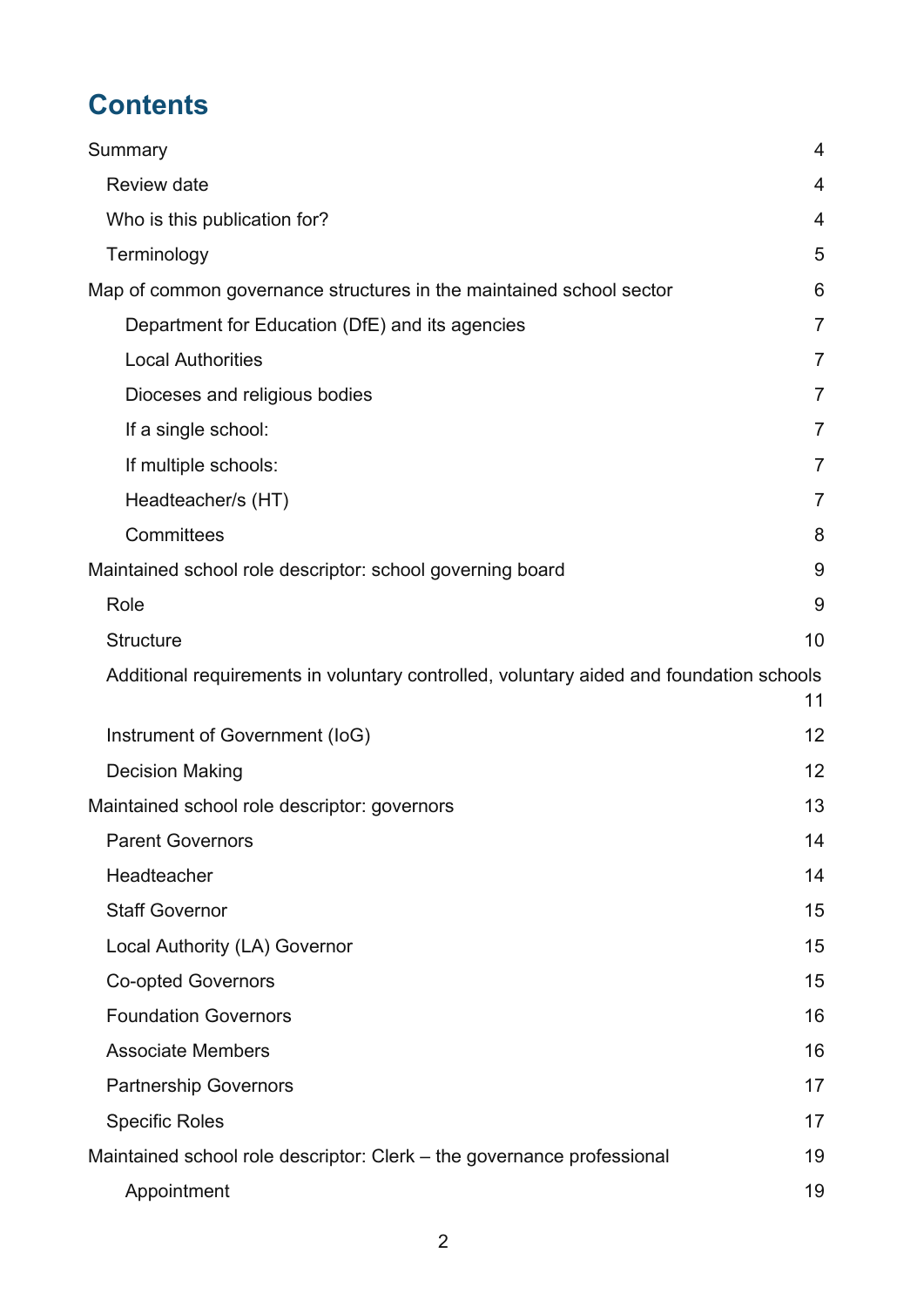|                            | Role                         | 19 |
|----------------------------|------------------------------|----|
|                            | Performance and restrictions | 19 |
| <b>Further Information</b> |                              | 21 |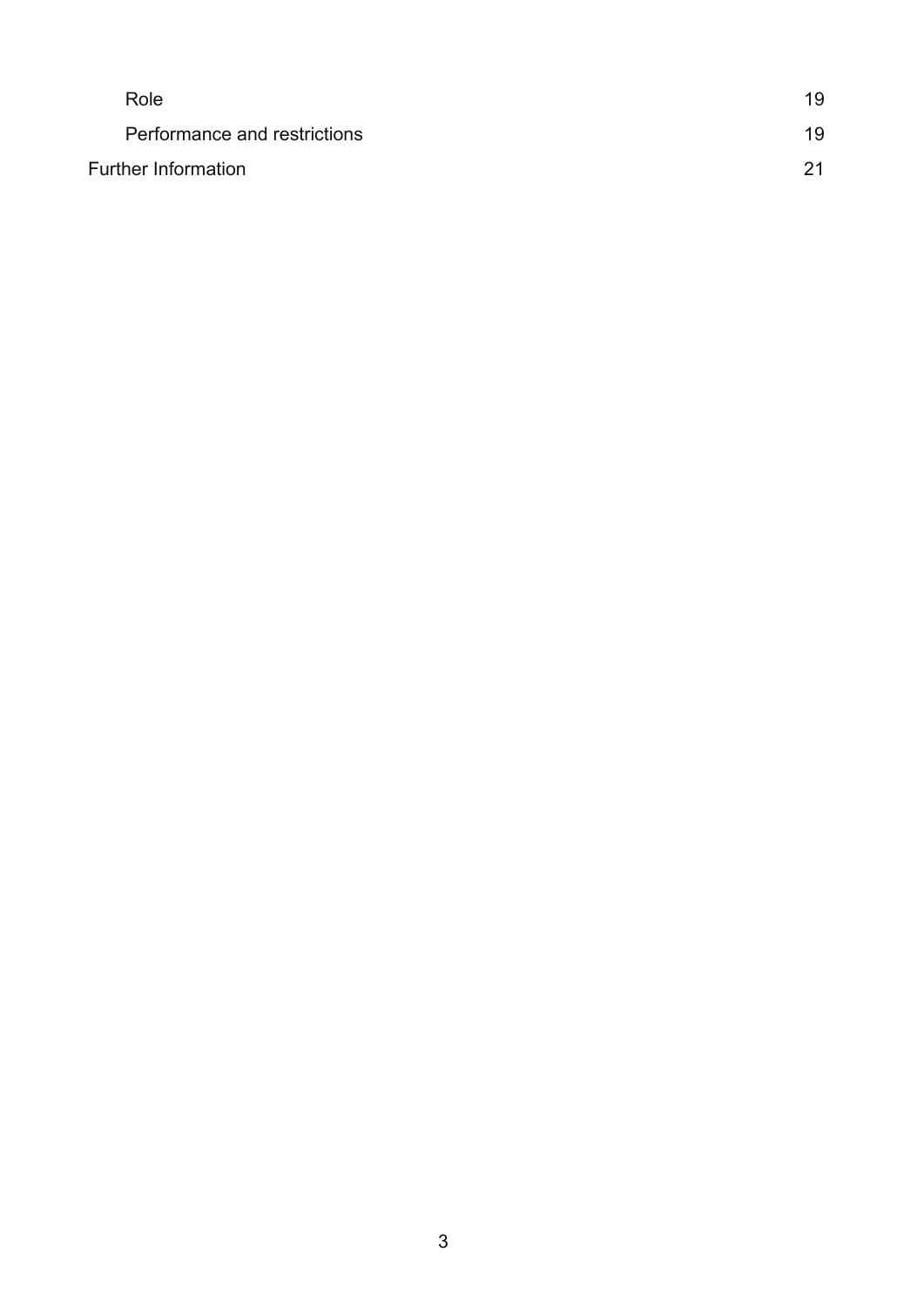# <span id="page-3-0"></span>**Summary**

This document is designed to provide high-level information about the governance roles and responsibilities in maintained school governance. The map and descriptors contained in this document serve as an introduction to, and clarification of the roles in the governance system. To assist you, we have included [further detailed information](#page-20-0) via the links at the end of the document.

In creating this document, we have focused on drawing together content from the following guidance and legislation. However, the below list of guidance and legislation is not exhaustive. This document serves as part of an introduction to governance in maintained schools and is not a substitute for the legislation and for seeking independent legal advice.

#### **Guidance**

- [Governance Handbook 2019](https://assets.publishing.service.gov.uk/government/uploads/system/uploads/attachment_data/file/788234/governance_handbook_2019.pdf)
- A Competency [Framework for Governance 2017](https://assets.publishing.service.gov.uk/government/uploads/system/uploads/attachment_data/file/583733/Competency_framework_for_governance_.pdf)
- [Clerking Competency Framework 2017](https://assets.publishing.service.gov.uk/government/uploads/system/uploads/attachment_data/file/609971/Clerking_competency_framework.pdf)
- The Constitution of Governing [Bodies of Maintained Schools 2017](https://assets.publishing.service.gov.uk/government/uploads/system/uploads/attachment_data/file/640562/The_constitution_of_governing_bodies_of_maintained_schools_2017.pdf)

#### Legislation

- [The School Governance \(Constitution\) \(England\) Regulations 2012](http://www.legislation.gov.uk/uksi/2012/1034/contents/made)
- [The School Governance \(Federations\) \(England\) Regulations 2012](http://www.legislation.gov.uk/uksi/2012/1035/contents/made)
- [The School Governance \(Roles, Procedures and Allowances\) \(England\) Regulations](http://www.legislation.gov.uk/uksi/2013/1624/contents/made)  [2013.](http://www.legislation.gov.uk/uksi/2013/1624/contents/made)

## <span id="page-3-1"></span>**Review date**

This guidance will be reviewed before October 2021.

## <span id="page-3-2"></span>**Who is this publication for?**

This guidance is for the following persons:

- Chairs of Governing Boards
- Governors
- Clerks/Governance Professionals
- School Leaders
- Local Authorities
- Those who have a role in the governance of a maintained school e.g. the foundations, dioceses and other relevant religious bodies
- Organisations who support governing bodies, for example training providers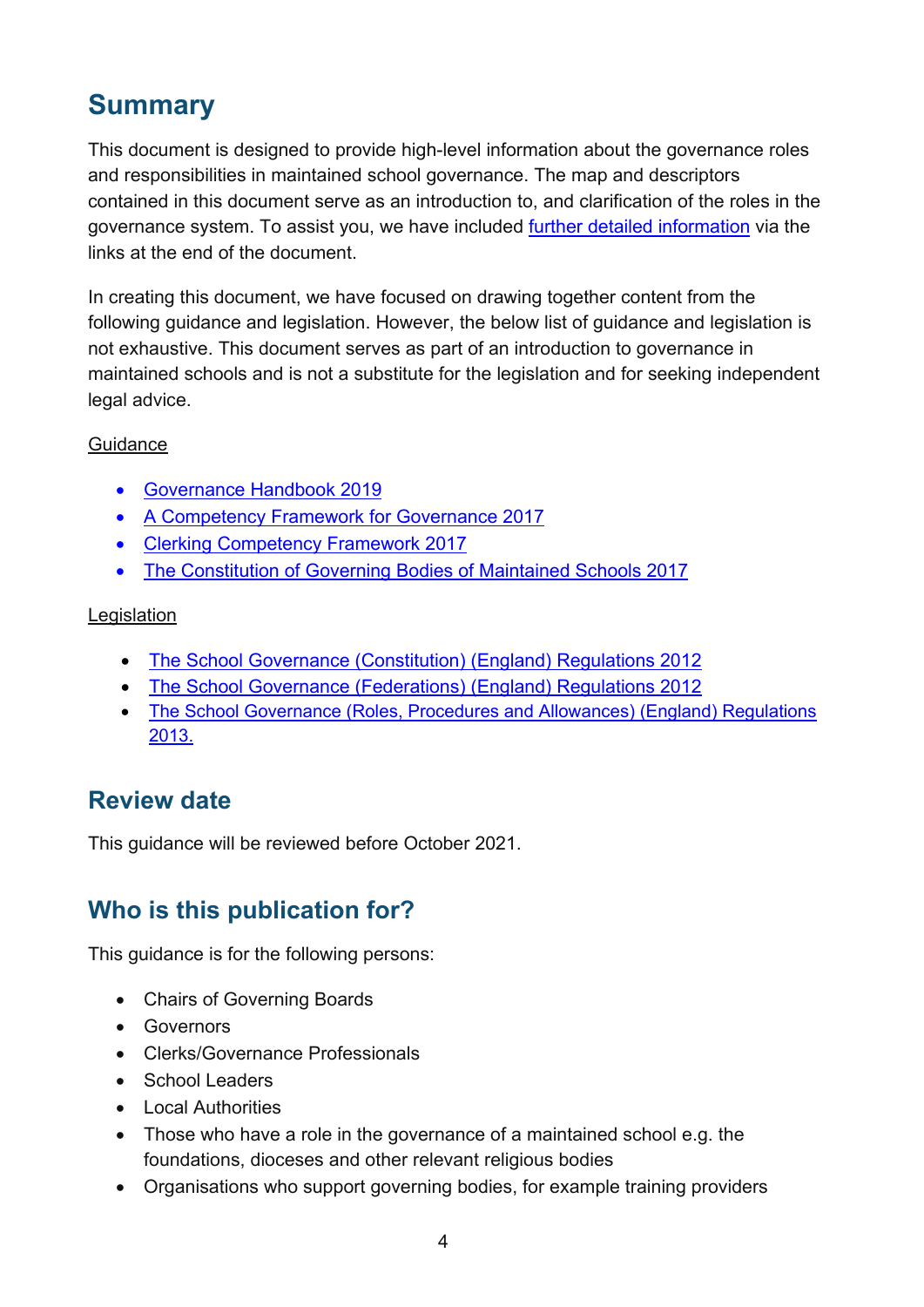## <span id="page-4-0"></span>**Terminology**

Throughout this document:

- *Maintained schools* are the following schools, which are maintained by a local authority (LA):
	- o community schools (including community special schools)
	- o voluntary controlled (VC) schools
	- o voluntary aided (VA) schools
	- o foundation schools (including foundation special schools)
	- o maintained nursery schools
- *The board or governing board* should be taken to mean the accountable body for the school or group of schools: in LA maintained schools, this will be the governing body or federation body. The governing board of a federation carries out the same functions as a governing board in a single maintained school, but across a group of schools
- *Maintained school governors* means those that sit on the governing board of a maintained school.
- *School* refers to the individual school or group of schools that the board govern.
- *Schools with a religious character* are those designated as having a religious character in accordance with the School Standards and Framework Act 1998.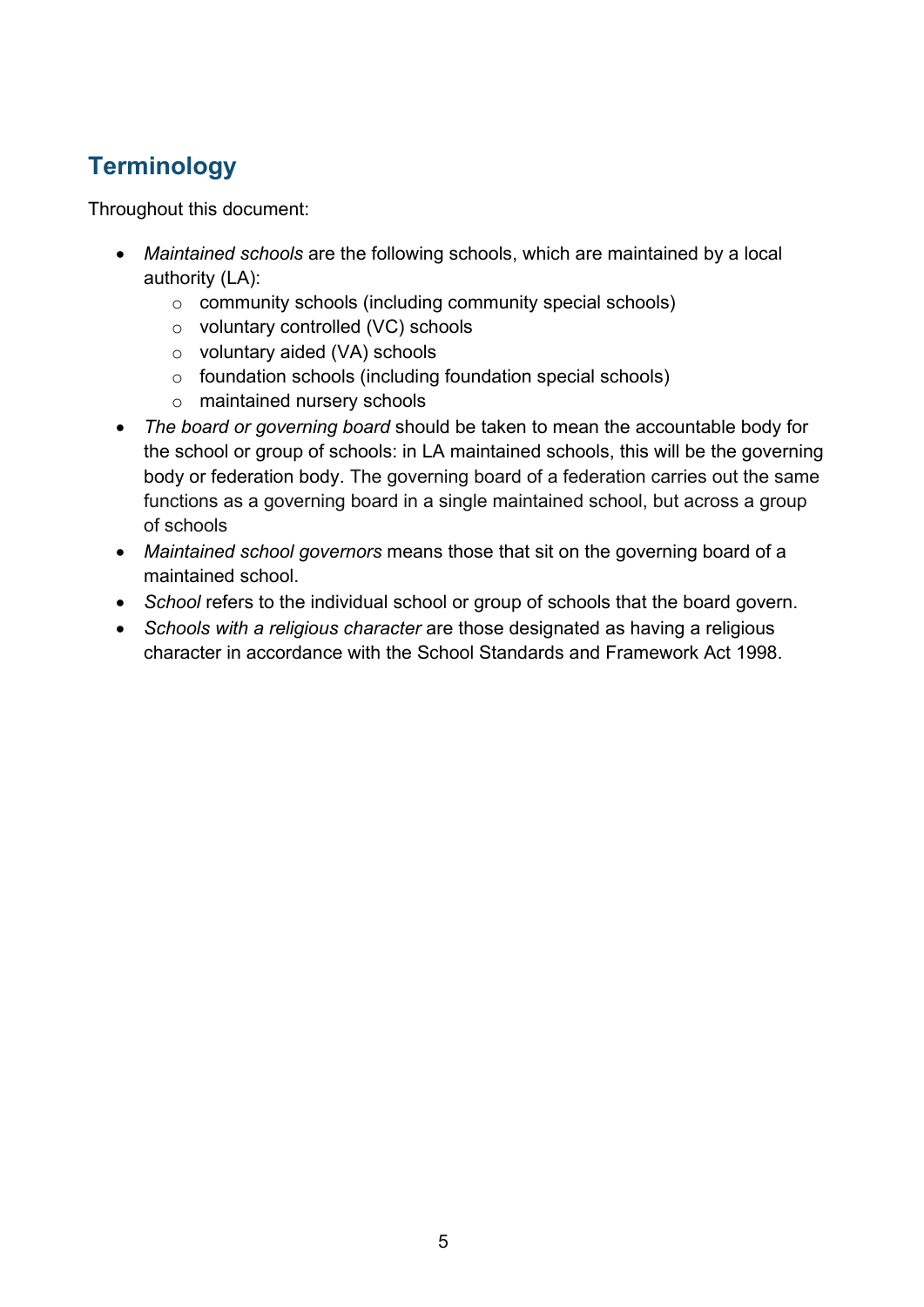# <span id="page-5-0"></span>**Map of common governance structures in the maintained school sector**

The map below illustrates the common governance structure of a maintained school. All maintained schools and schools within a federation will have a single governing board.

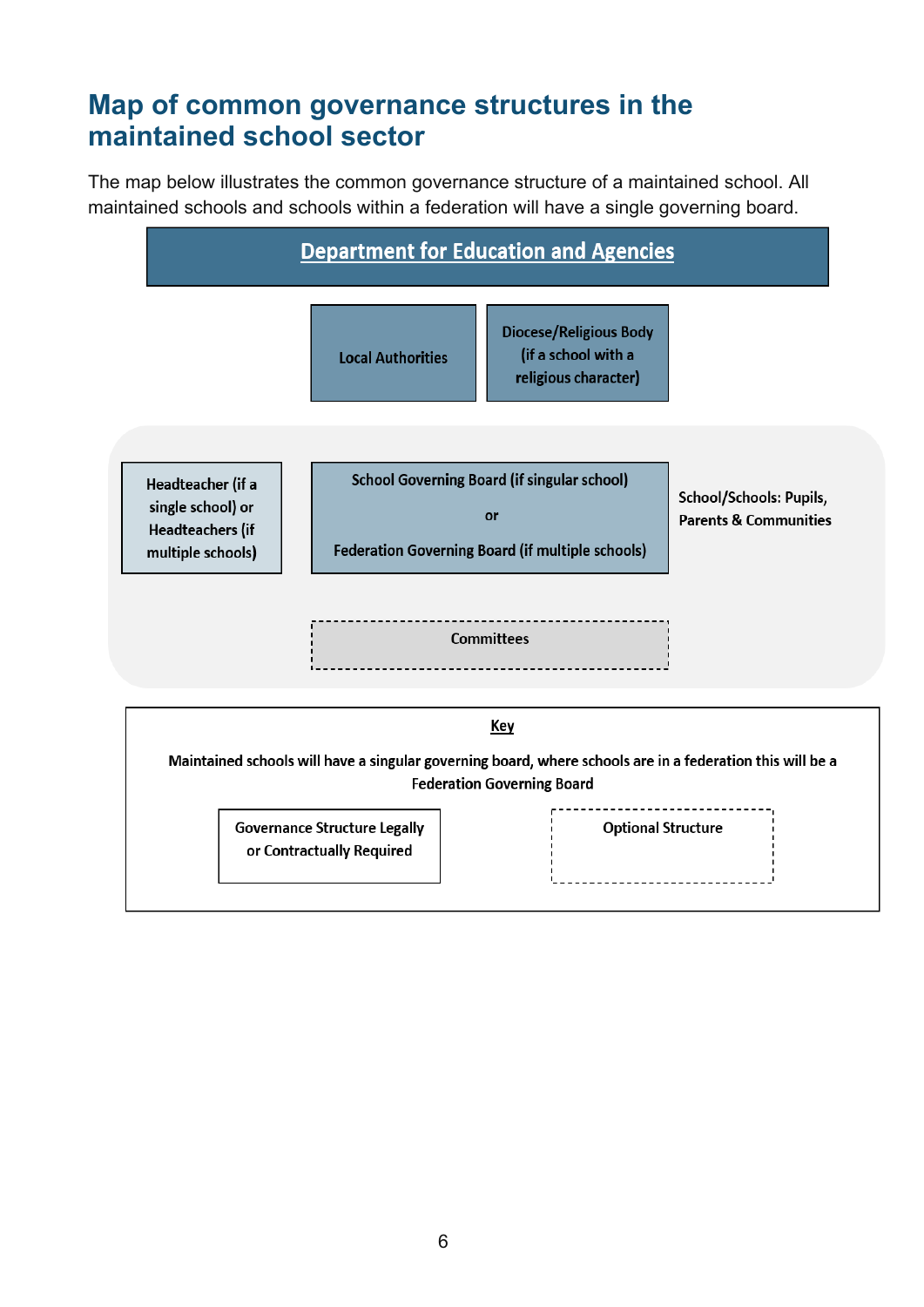#### <span id="page-6-0"></span>**Department for Education (DfE) and its agencies**

Provides funding to local authorities and sets the vision and priorities for effective governance. The Secretary of State also has powers of intervention as set out in the [EIA](http://www.legislation.gov.uk/ukpga/2006/40/contents)  [2006](http://www.legislation.gov.uk/ukpga/2006/40/contents) and the department's [Schools Causing Concern](https://assets.publishing.service.gov.uk/government/uploads/system/uploads/attachment_data/file/831895/Schools_causing_concern.pdf) guidance.

#### <span id="page-6-1"></span>**Local Authorities**

Locally accountable for school performance, who nominate an [LA governor](#page-14-1) for the board, who is appointed by the board, subject to the board's approval. In relation to schools causing concern under the Education and Inspections Act 2006 (EIA 2006), they have the power to intervene in a governing board including; appointing additional governors, and withdrawing financial delegation from schools.

#### <span id="page-6-2"></span>**Dioceses and religious bodies**

For schools with a religious character, the relevant diocese or religious body exercises general oversight and provides support. Their responsibilities include, but are not limited to, overseeing the governing body's maintenance of the religious character of the school and facilitating inspections to evaluate the quality of religious education and collective worship, they may also have a key role in appointing the foundation governors, to the board.

#### <span id="page-6-3"></span>**If a single school:**

#### **[School Governing Board](#page-8-0)**

The governing board is the school's legally accountable body. It is accountable for the **individual school** to the local authority and, if relevant, the diocese or relevant religious body. It has a strategic oversight role.

#### <span id="page-6-4"></span>**If multiple schools:**

#### **[Governing Board of Federation](#page-8-0)**

The federation board is the legally accountable body for a **group of schools** who have entered into a federation. It is accountable to the local authority and, if relevant, the diocese or relevant religious body. It has a strategic oversight role of the schools in the federation.

#### <span id="page-6-5"></span>**Headteacher/s (HT)**

#### **[Headteacher/s](#page-13-1) (HT)**

The HT(s) is responsible for day-to-day operations, provides information to the governing board and is held accountable by the board. The Headteacher can sit on the governing board.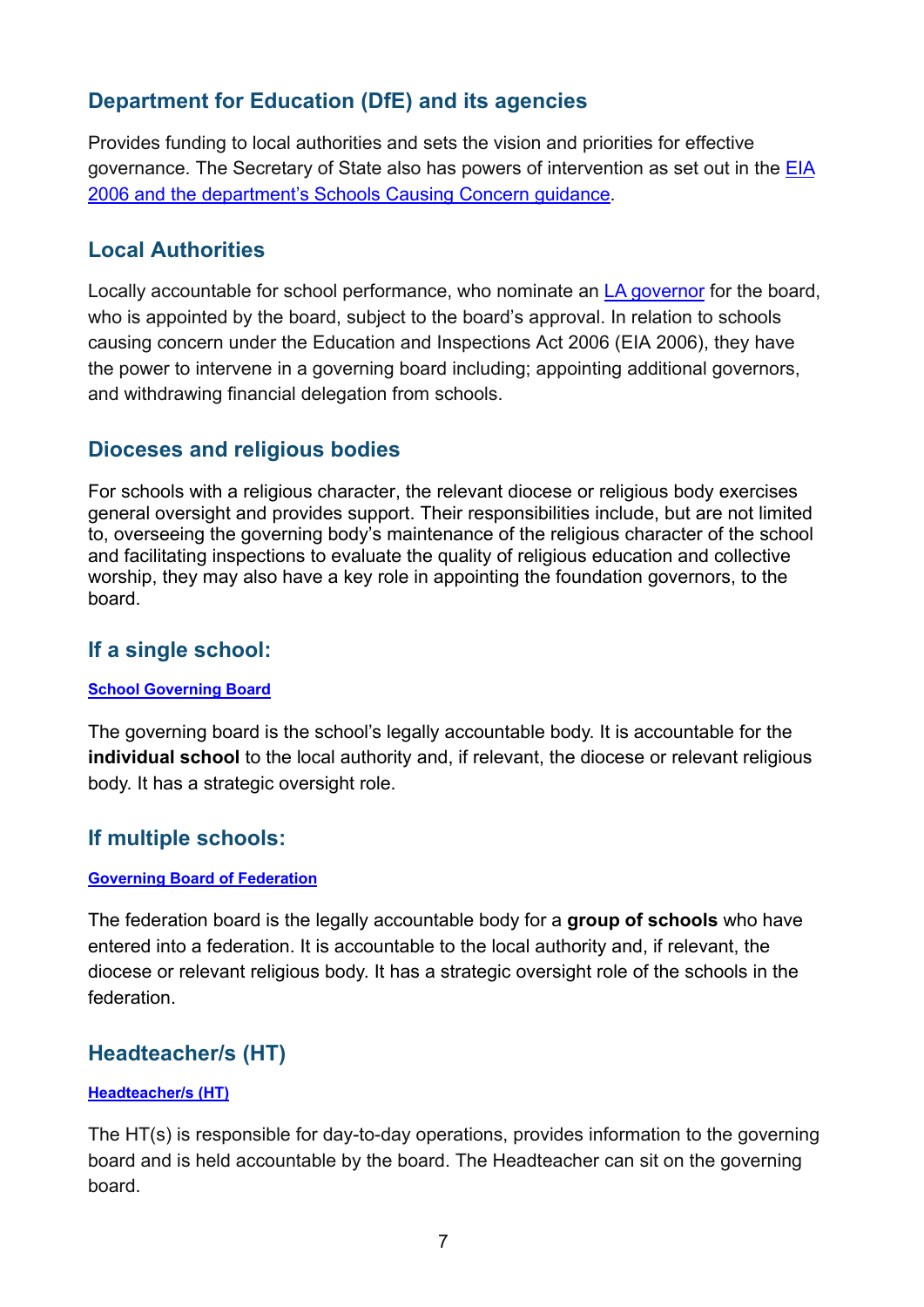### <span id="page-7-0"></span>**Committees**

Boards may choose to have committees that focus on key areas of the school such as finance and curriculum.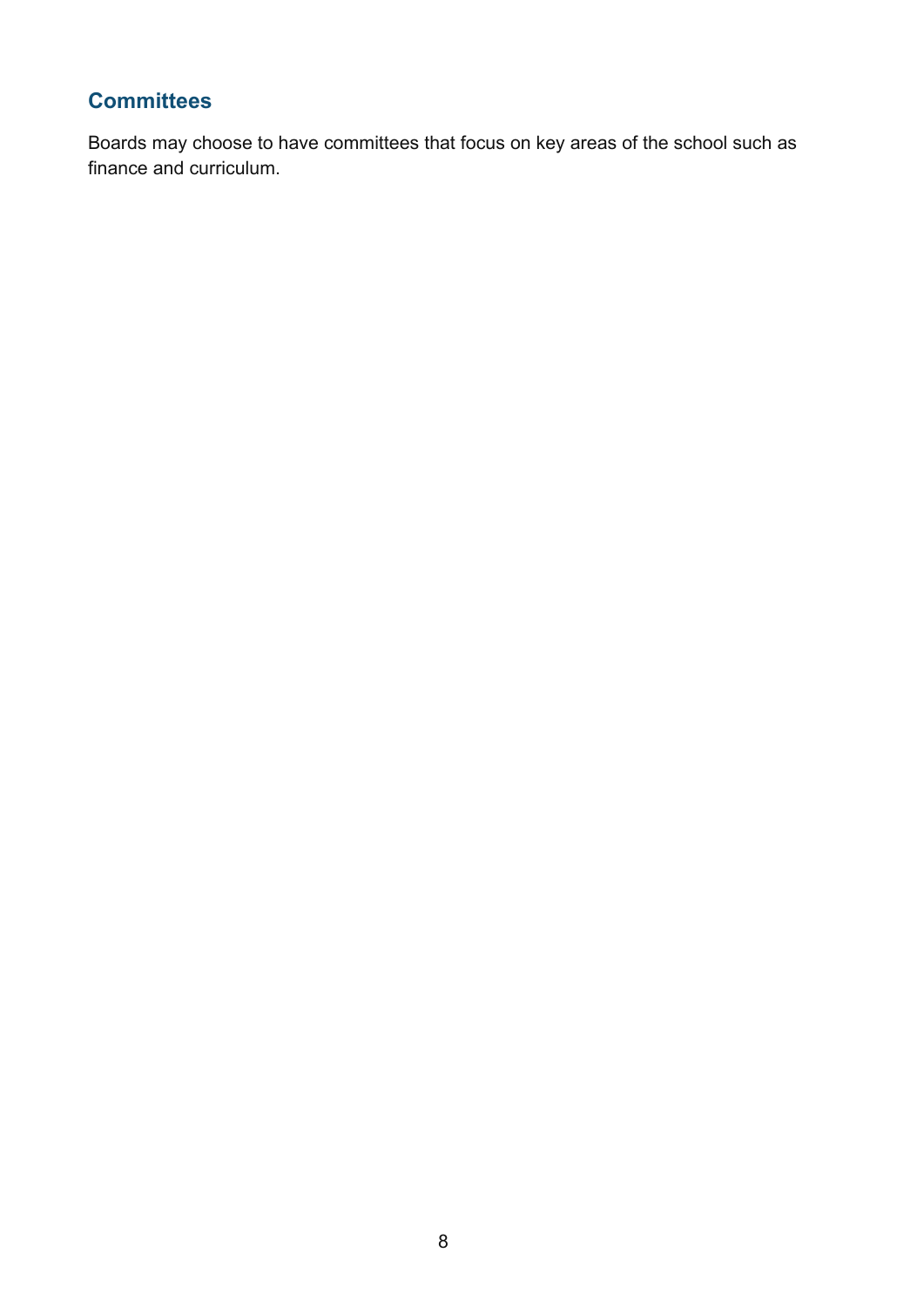# <span id="page-8-0"></span>**Maintained school role descriptor: school governing board**

The governing board is the school's legally accountable body and must operate in the best interests of the school. The task of the governing board is to lead the school strategically, focusing on the three core functions<sup>[1](#page-8-2)</sup> set out below.

## <span id="page-8-1"></span>**Role**

The board is the school's key strategic decision maker.

#### **As set out in the Governance Handbook, all boards have three core functions:**

- 1. Ensuring clarity of the vision, ethos and strategic direction.
- 2. Holding the executive leaders to account for the educational performance of the school(s) and its pupils and the effective and efficient performance management of staff.
- 3. Overseeing the financial performance of the school(s) and making sure that its money is well spent.

The board may delegate functions to individual governors, the Headteacher (in certain circumstances) and committees of the board, but it remains accountable and is responsible for all decisions made. It is responsible for the general control and management of the administration of the school with headteachers operating within the autonomy, powers and functions delegated to them by the board. The board must act with integrity, objectivity and honesty and in the best interests of the school<sup>[2](#page-8-3)</sup> and should avoid conflicts of interest.

The board should make sure it does not get involved in the day-to-day running of the school (operational), which is the responsibility of the Headteacher. It **must** operate and make decisions in the best interests of the school<sup>[3](#page-8-4)</sup> and in line with its **strategic** priorities, including in relation to school finances. As the strategic lead for the school, it is vital that the board understands, and engages with the communities it serves.

The board, with advice from its Clerk, is also responsible for ensuring legal and regulatory compliance across a range of areas, including:

<span id="page-8-2"></span><sup>1</sup> *[The School Governance \(Roles, Procedures and Allowances\) \(England\) Regulations 2013](http://www.legislation.gov.uk/uksi/2013/1624/contents/made)*

<span id="page-8-3"></span><sup>2</sup> Regulation 6 of *['The School Governance \(Roles, Procedures and Allowances\) \(England\) Regulations](http://www.legislation.gov.uk/uksi/2013/1624/regulation/6/made)  [2013'](http://www.legislation.gov.uk/uksi/2013/1624/regulation/6/made)*

<span id="page-8-4"></span><sup>3</sup> Regulation 6(2) of *['The School Governance \(Roles, Procedures and Allowances\) \(England\) Regulations](http://www.legislation.gov.uk/uksi/2013/1624/regulation/6/made)  [2013'](http://www.legislation.gov.uk/uksi/2013/1624/regulation/6/made)*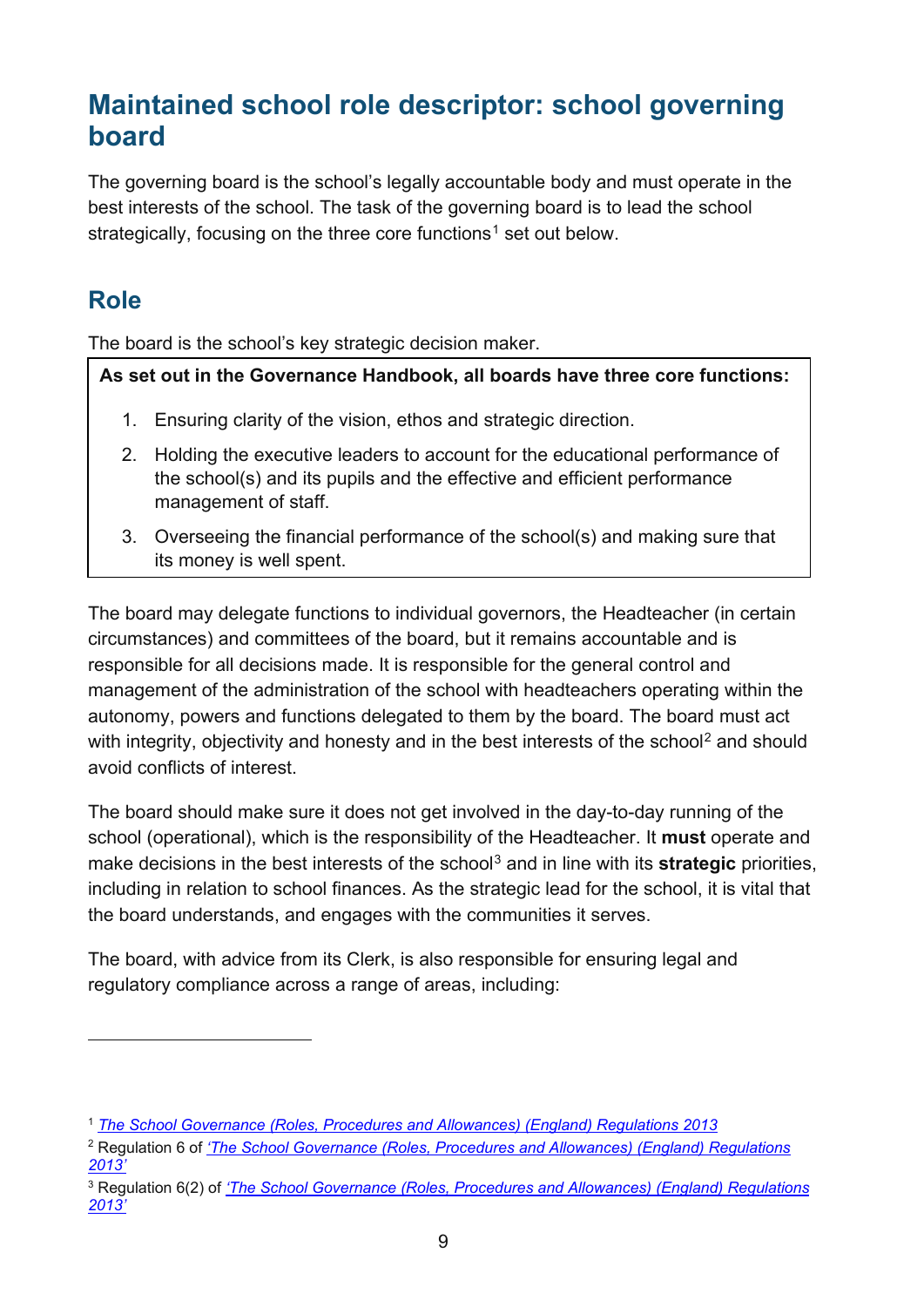- education and equalities laws;
- safeguarding;
- responsibilities as operators of an educational institution, such as health and safety, information management and employment law;
- conditions and obligations imposed by funding or regulatory bodies.

Governing boards should also have regard to the need for the Headteacher and teachers in their school(s) to be able to achieve a satisfactory work life balance, and, through their strategic role, should provide support and challenge to help reduce unnecessary burdens, for example, in relation to the number of data requests that are made. Further guidance on the use of data can be found in the ['Making data work'](https://assets.publishing.service.gov.uk/government/uploads/system/uploads/attachment_data/file/754349/Workload_Advisory_Group-report.pdf) report.

The Statutory Policies for [School and Academy Trust's](https://www.gov.uk/government/publications/statutory-policies-for-schools-and-academy-trusts/statutory-policies-for-schools-and-academy-trusts) webpage provides a full list of statutory policies that schools must hold and requirements the school and governing board must meet. This includes the list of ['What Maintained Schools Must Publish](https://www.gov.uk/guidance/what-maintained-schools-must-publish-online)  [Online'.](https://www.gov.uk/guidance/what-maintained-schools-must-publish-online)

## <span id="page-9-0"></span>**Structure**

Governors are the people who make up the board. All governors are volunteers who are either appointed or elected to the board.

In a maintained school the board **must** be made up of a **minimum of seven governors** including[4](#page-9-1):

- at least two must be [parent governors,](#page-13-0) elected where possible<sup>[5](#page-9-2)</sup>
- the [Headteacher,](#page-13-1) unless the Headteacher resigns the office
- one must be a [staff governor,](#page-14-0) elected
- one must be a [local authority](#page-14-1) governor, nominated by the local authority and appointed by the board

The board can also appoint as many [co-opted governors](#page-14-2) as they consider necessary (there are extra requirements on all governors for governing bodies of foundation and voluntary schools which must be met – see below). There is no upper limit to the total number of governors that can be on a board, however all boards should be tightly focused and no larger than they need to be to have all the necessary skills to carry out their functions effectively.

In relation to co-opted governors, there are restrictions on the proportion of governors who, in broad terms, are also staff at the school. When counted together, the

<span id="page-9-1"></span><sup>4</sup> Regulation 13 of '*[The School Governance \(Constitution\) \(England\) Regulations 2012'](http://www.legislation.gov.uk/uksi/2012/1034/regulation/13/made)*

<span id="page-9-2"></span><sup>5</sup> In a federation, there must be only two parent governors. Further detail available in the role descriptor for [parent governors](#page-13-0)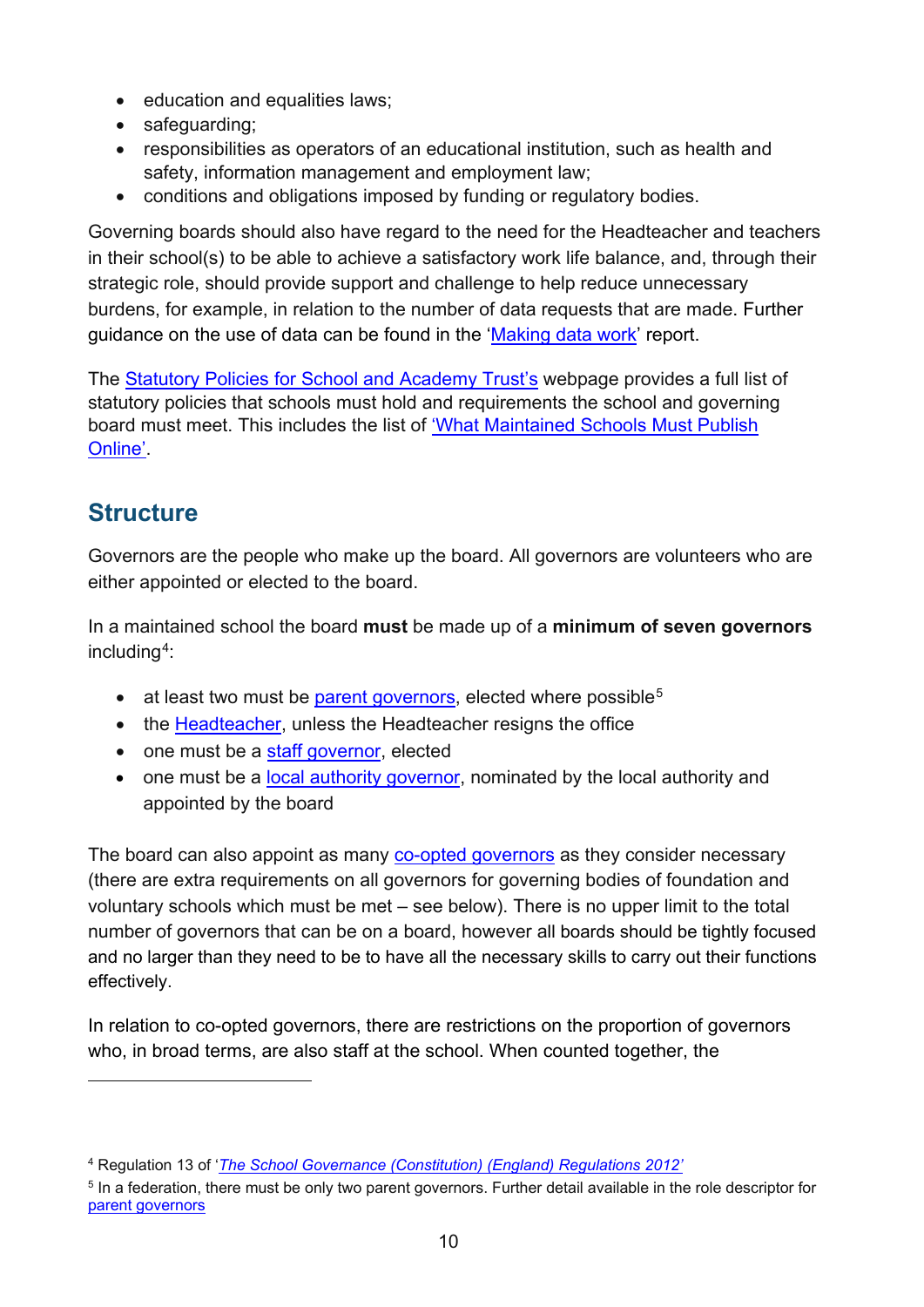Headteacher, staff governor and any co-opted governors who are also members of staff must not exceed a third of the total membership of the governing board.

In Voluntary-Controlled and Community schools the local authority is the employer of school staff. In Foundation and Voluntary-Aided schools the governing board is the employer of school staff.<sup>[6](#page-10-1)</sup>

## <span id="page-10-0"></span>**Additional requirements in voluntary controlled, voluntary aided and foundation schools[7](#page-10-2)**

#### **Voluntary controlled (VC) school**

At least two (but no more than one quarter of the total) must be [foundation](#page-15-0) governors. For example, on a board of 12 governors at least two must be foundation governors but no more than three.

For VC schools with a religious character, this may mean in practice, depending on the circumstances that it is the diocese, diocesan board or relevant religious body that will have up to 25% control over the governing board.

#### **Voluntary aided (VA) school**

[Foundation governors](#page-15-0) are required to outnumber all the other governors by two. In addition, the governing board is the admissions authority and also the employer of the staff.

For VA schools with a religious character, this will normally mean in practice that it is the diocese, diocesan board or relevant religious body that will have majority control over the governing board.

#### **Foundation and foundation special schools**

Where there is no foundation there must be at least two (but no more than one quarter of the total) [partnership governors.](#page-16-0)

Where there is a foundation, but the school is not a qualifying foundation<sup>[8](#page-10-3)</sup> school, the board must have at least two (but no more than 45% of the total) [foundation governors.](#page-15-0)

<span id="page-10-1"></span><sup>6</sup> s35-36 *['Education Act 2002'](http://www.legislation.gov.uk/ukpga/2002/32/contents)* 

<span id="page-10-2"></span><sup>7</sup> Regulation 14 of '*[The School Governance \(Constitution\) \(England\) Regulations 2012'](http://www.legislation.gov.uk/uksi/2012/1034/regulation/14/made)*

<span id="page-10-3"></span><sup>&</sup>lt;sup>8</sup> A qualifying foundation school is a foundation or foundation special school with a foundation that meets at least one of the conditions in '*[s23A of the School Standards and Framework Act 1998'](https://www.legislation.gov.uk/ukpga/1998/31/section/23)*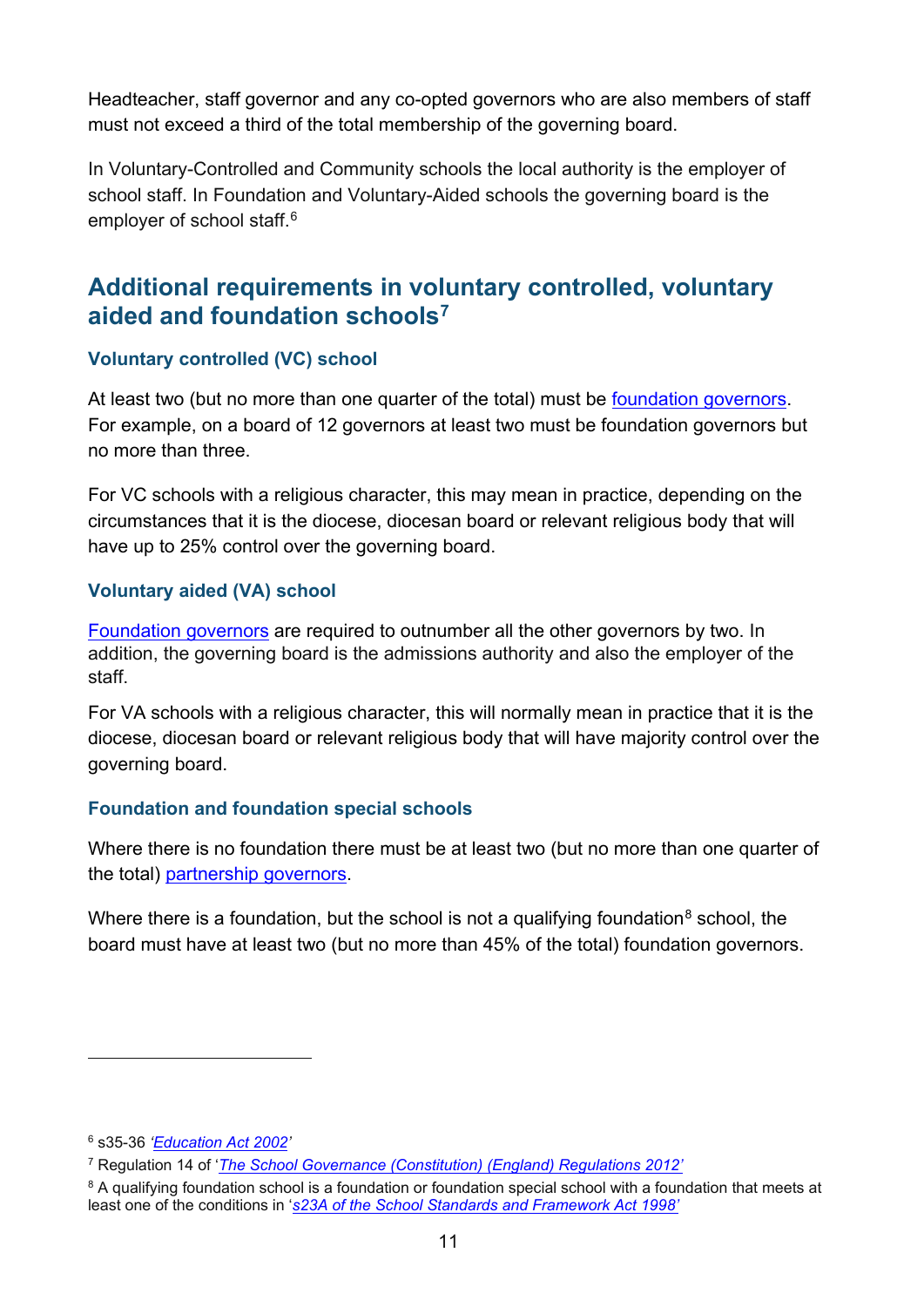In a qualifying foundation school, foundation governors are required to outnumber all the other governors by up to two.

## <span id="page-11-0"></span>**Instrument of Government (IoG)**

The school's IoG*,* which must be drafted by the governing board and made by the local authority (if they are content that it complies with the applicable law)<sup>[9](#page-11-2)</sup>, will specify the structure of the governing board. The IoG is a legal document which records the constitution of the governing board, including the term of office for each governor and the name of the school. Where a school has foundation governors, the draft IoG must not be submitted to the LA for its approval, unless it has been approved by the foundation governors and its trustees and the appropriate diocesan authority or religious body (if the school is designated as having a religious character). All governors (amongst others<sup>10</sup>, such as the diocesan authority if applicable) **must** be given a copy of the IoG. It can be reviewed at any time by the board or local authority, following the procedure as set out in [The School Governance \(Constitution\) \(England\) Regulation 2012.](http://www.legislation.gov.uk/uksi/2012/1034/contents/made)

## <span id="page-11-1"></span>**Decision Making**

The governing board is the key decision maker, although as stated earlier, it may choose to delegate certain responsibilities to the Headteacher (in certain circumstances), a committee or an individual governor. When delegation occurs, the board remains accountable. The board must make decisions in the best interests of the school, not their personal interests, and should welcome a diverse range of viewpoints when debating decisions. Good decision making is well informed by both available evidence of what works or is likely to be effective, and by the views and needs of key stakeholders, particularly parents.

Boards should play a strategic role and avoid routine involvement in operational matters. They should focus strongly on holding their Headteacher to account for exercising their professional judgement in these matters and all of their other duties. However, since the board is responsible in law for the school(s), it may need to intervene in operational matters, if a circumstance arises where, because of the actions or inactions of the Headteacher, the school may be in breach of a duty. Having advised the board, Headteachers must comply with any reasonable direction given by it.

#### [Return to Map](#page-5-0)

<span id="page-11-2"></span><sup>9</sup> Regulation 29 of '*[The School Governance \(Constitution\) \(England\) Regulations 2012'](http://www.legislation.gov.uk/uksi/2012/1034/regulation/13/made)*

<span id="page-11-3"></span><sup>10</sup> Regulation 31 of *['The School Governance \(Constitution\) \(England\) Regulations 2012'](http://www.legislation.gov.uk/uksi/2012/1034/contents/made)*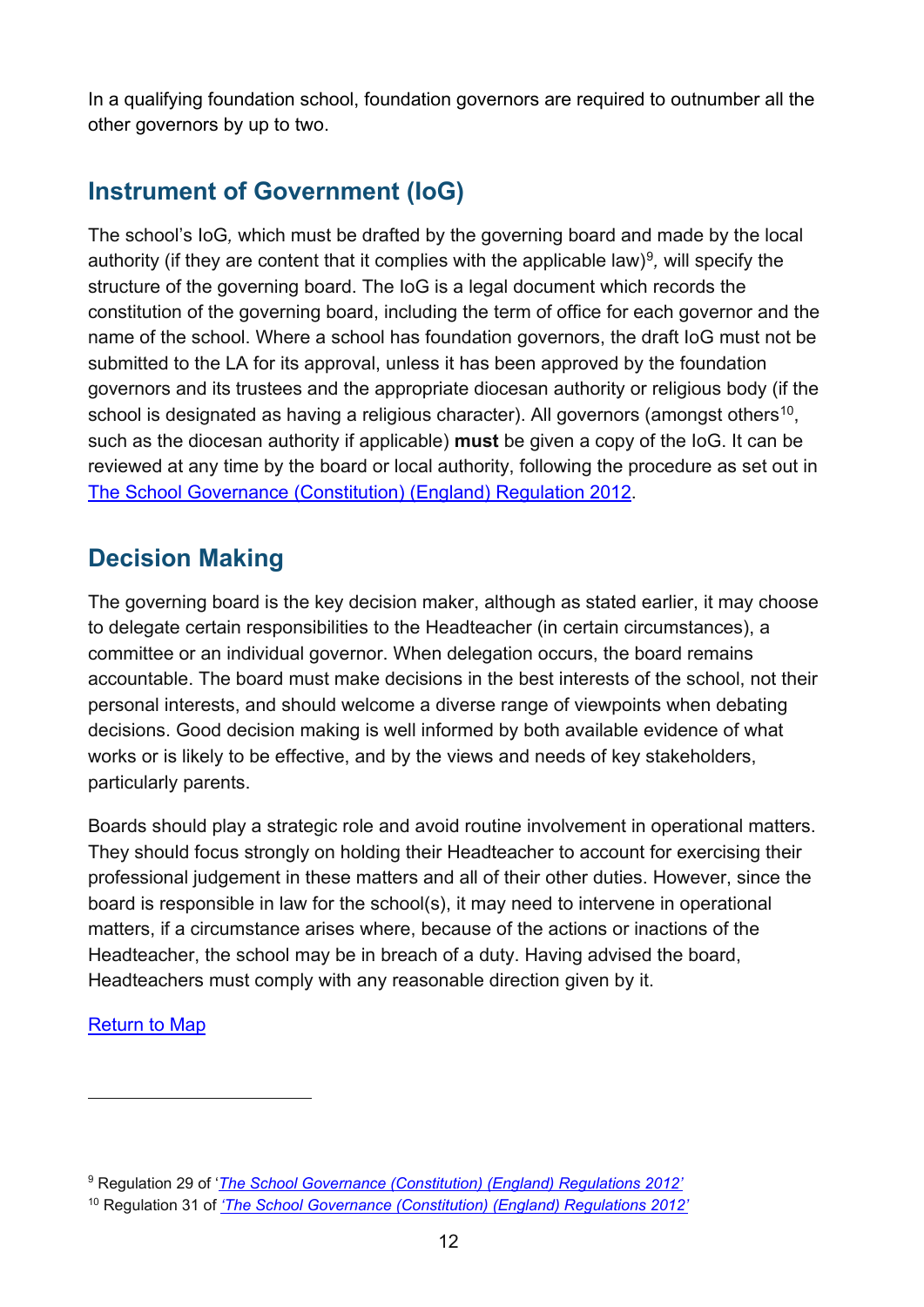# <span id="page-12-0"></span>**Maintained school role descriptor: governors**

The governor role is a voluntary one and there are several different types of governor that can make up a governing board, which is the school's legally accountable body.

Payments to governors are by exception only. The law allows boards in maintained schools with a delegated budget to choose whether to pay governors and [associate](#page-15-1) members allowances or expenses to cover any costs, such as travel or childcare, which they have incurred because of serving on a board<sup>11</sup>.

Governors **must** "*have the skills required to contribute to effective governance and the success of the school*" (see [The School Governance \(Constitution\) \(England\)](http://www.legislation.gov.uk/uksi/2012/1034/schedule/4/made)  [Regulations 2012](http://www.legislation.gov.uk/uksi/2012/1034/schedule/4/made) and the [Competency Framework for Governance\)](https://www.gov.uk/government/publications/governance-handbook). When appointing new governors, the board should consider any recent skills audits they may have completed and the identified skills gaps on the board. Everyone in governance should be aware of and accept ['The 7 principles of public life',](https://www.gov.uk/government/publications/the-7-principles-of-public-life) (Selflessness, Integrity, Objectivity, Accountability, Openness, Honesty and Leadership) as set out by Lord Nolan.

Each individual governor is responsible for contributing to the board's discussions and in meeting its three core functions Boards may choose to, and in some cases should, appoint specific governors to link to specific areas e.g. safeguarding, special educational needs and disability (SEND). Further details on the role of a [link governor](#page-17-0) are below.

As set out in [The School Governance \(Constitution\) \(England\) Regulations 2012,](http://www.legislation.gov.uk/uksi/2012/1034/schedule/4/made) the board, and/or where applicable other appointing/nominating bodies, are able to remove individual governors that they have appointed/nominated - this will differ depending on the specific category of governor. The board may also remove an elected parent or staff governor (as set out in regulation 24A and 25 of ['The School Governance \(Constitution\)](http://www.legislation.gov.uk/uksi/2012/1034/schedule/4/made)  [\(England\) Regulations 2012'](http://www.legislation.gov.uk/uksi/2012/1034/schedule/4/made)). The statutory guidance<sup>[12](#page-12-2)</sup> sets out that boards are expected only to exercise the power to remove an elected governor in exceptional circumstances.

In addition, there are restrictions to being a governor. These qualifications and disqualification are stated in Schedule 4 to [The School Governance \(Constitution\)](http://www.legislation.gov.uk/uksi/2012/1034/schedule/4/made)  [\(England\) Regulations 2012.](http://www.legislation.gov.uk/uksi/2012/1034/schedule/4/made)

<span id="page-12-1"></span><sup>&</sup>lt;sup>11</sup> Regulation 28 of *'The School Governance (Roles, Procedures and Allowances) (England) Regulations [2013'](http://www.legislation.gov.uk/uksi/2013/1624/regulation/6/made)*

<span id="page-12-2"></span><sup>12</sup> *[The Constitution of Governing Bodies of Maintained Schools 2017](https://assets.publishing.service.gov.uk/government/uploads/system/uploads/attachment_data/file/640562/The_constitution_of_governing_bodies_of_maintained_schools_2017.pdf)*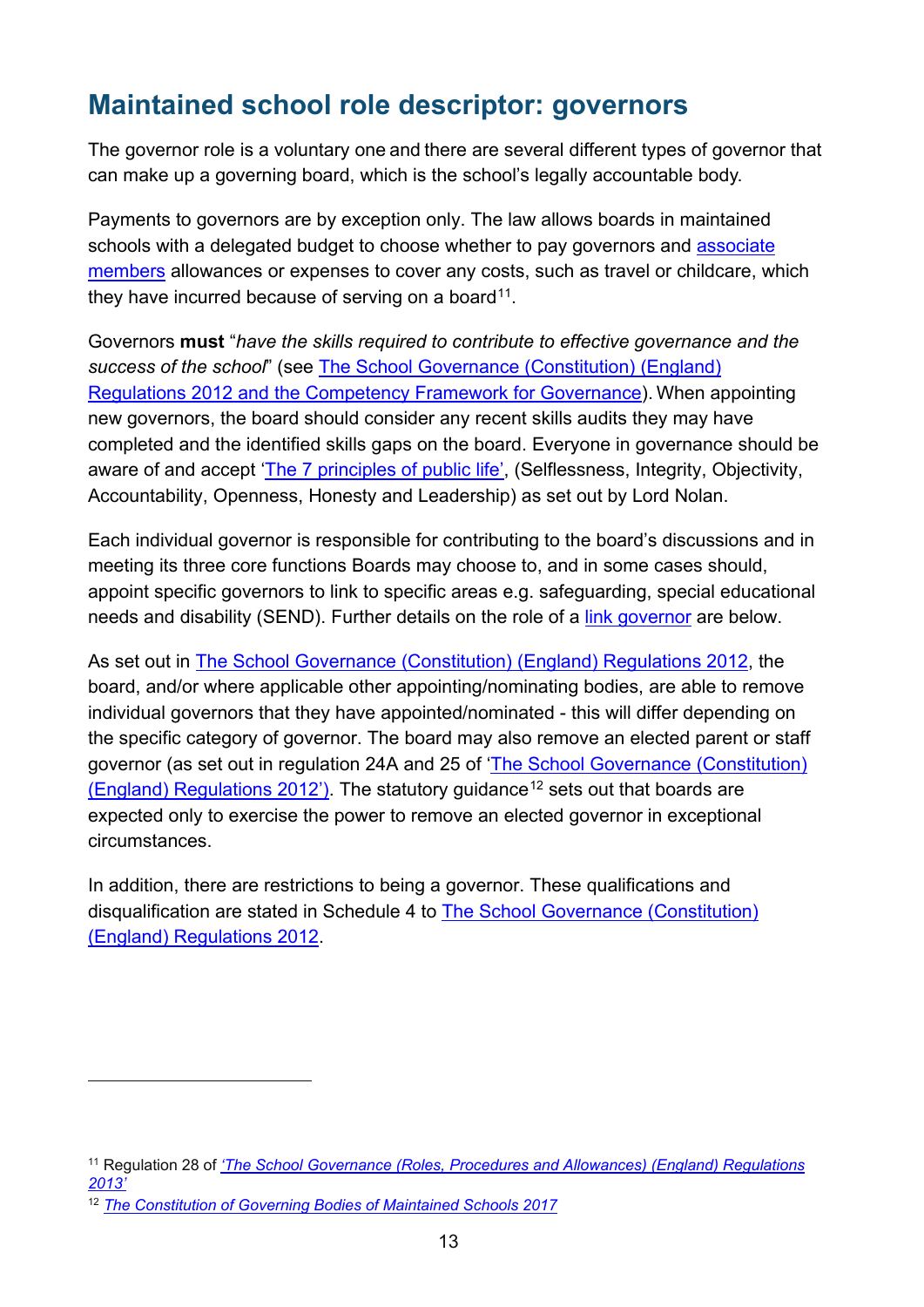## <span id="page-13-0"></span>**Parent Governors**

The board **must** include at least two parent governors<sup>[13](#page-13-2)</sup>. For federations, the board of federation **must[14](#page-13-3)** only have two parent governors in total.

**Eligibility:** Parent governors are elected by other parents at the school, except in certain circumstances where they are appointed by the board, for instance, when the number of vacancies is greater than the number of parents standing for election. Any parent or person with parental responsibility, or a carer, of a registered pupil at the school at the time of election can stand as a parent governor. Parent governors can remain in office until the end of their term of office, even if their child leaves the school.

**Role:** The role of a parent governor is not as a spokesperson for the views of parents. They are the same as any other governor on the board, providing a '*parental viewpoint*' i.e. representative parents rather than representatives **of** parents.

## <span id="page-13-1"></span>**Headteacher**

**Eligibility:** The Headteacher is a governor by default, although they do not have to take up the role<sup>15</sup>. They can resign their governor role at any time in writing via the clerk. The Headteacher can also withdraw their resignation from the board should they wish.

**Role:** The role of the Headteacher is to implement the strategic framework established by the board, which they will help develop as a member of the board. Crucially, it is the Headteacher, not the governing board, who is responsible for the operational and day-today running of the school, although the board may intervene in certain circumstances. One of the Headteacher's responsibilities is to provide information to the board so that the board can meet its [three core objectives.](#page-8-1) Governors should agree with the Headteacher the data and information they need in order to fulfil their duties. The aim should be to avoid duplication and unnecessary additional workload for school leaders and teachers, while ensuring governors have the information they need to assist them in meeting their legal duties.

At board meetings, the Headteacher will present a written report to the board. The report need not be extensive but it should provide management information and data, information relating to school and pupil performance, latest positions regarding priority areas for improvement, staffing updates etc. therefore, supporting the board to undertake their strategic function. The scope of the report should be agreed between the Headteacher and the board and should be made available to the board seven days in

<span id="page-13-2"></span><sup>13</sup> Regulation 13(3) of *['The School Governance \(Constitution\) \(England\) Regulations 2012'](http://www.legislation.gov.uk/uksi/2012/1034/contents/made)*

<span id="page-13-3"></span><sup>14</sup> Regulation 21(3) of *['The School Governance \(Federations\) \(England\) Regulations 2012'](http://www.legislation.gov.uk/uksi/2012/1035/contents/made)*

<span id="page-13-4"></span><sup>15</sup> Regulation 13 of *['The School Governance \(Constitution\) \(England\) Regulations 2012'](http://www.legislation.gov.uk/uksi/2012/1034/contents/made)*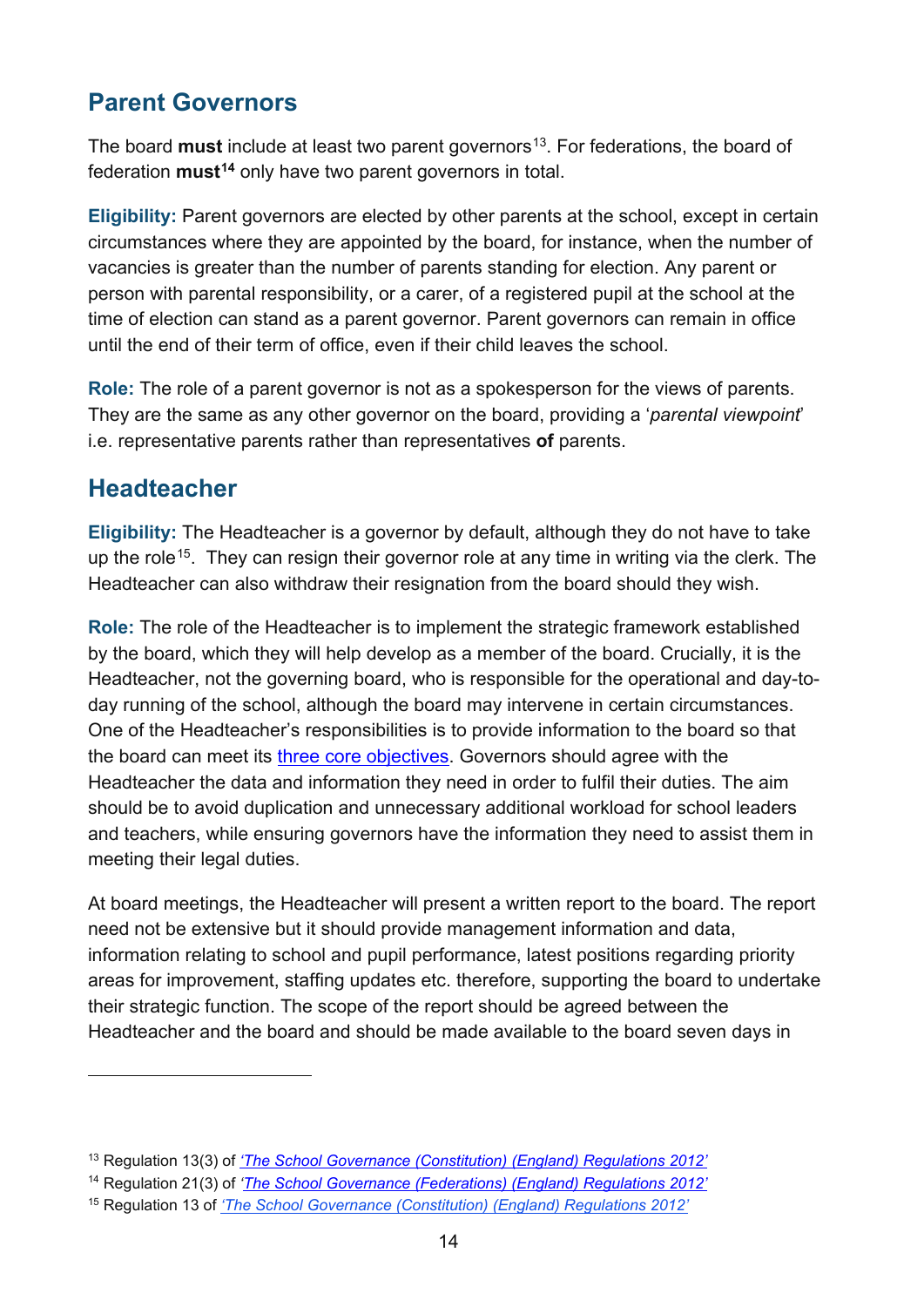advance of the meeting. The board will use this to inform their discussions and challenge the Headteacher and it is for the whole board, as part of their core functions, to performance manage the Headteacher.

## <span id="page-14-0"></span>**Staff Governor**

**Eligibility:** Teaching and support staff who are employed by either the board or local authority to work at the school under a contract of employment, at the time of election, are eligible to stand for election to the governing board. Staff governors are elected by the same category of school staff e.g. those who are also employed in the same school by the school or the local authority. Their role will end either at the end of their term of office, or if they leave the school. The board **must**[16](#page-14-3) have one staff governor.

**Role:** The role of a staff governor is the same as any other governor, strategic leadership and holding the Headteacher to account, but also includes providing a 'staff viewpoint'. It is important for prospective staff governors to fully understand the nature of the role prior to appointment. Staff governors are not a spokesperson for the views of all staff, nor should they be held to account in relation to their staff role by the governing board.

# <span id="page-14-1"></span>**Local Authority (LA) Governor**

**Eligibility:** A LA governor is nominated by their LA to the governing board, but it is for the governing board to agree whether to appoint them. It is for the governing board to decide whether the LA's nominee has the skills required to contribute to the effective governance and success of the school and meets any other eligibility criteria they have  $set<sup>17</sup>$  $set<sup>17</sup>$  $set<sup>17</sup>$ . An individual eligible to be a staff governor at the school may not be appointed as a LA governor. An individual does not need to work for the LA to be eligible to be nominated. LA governors may be removed from office by the LA that nominated them. A governing board **must** have one LA governor.

**Role:** A LA governor is a representative of the local authority. The role of a LA governor is the same as any other governor, including providing a 'LA viewpoint', and they should participate in the same way as other governors. They are not required to be affiliated to a political party, although they should be aware of local issues.

## <span id="page-14-2"></span>**Co-opted Governors**

Eligibility: Co-opted governors are appointed by the governing board.<sup>[18](#page-14-5)</sup> They are people who, in the opinion of the governing board, have the skills and experience

<span id="page-14-3"></span><sup>16</sup> Regulation 13 of '*[The School Governance \(Constitution\) \(England\) Regulations 2012'](http://www.legislation.gov.uk/uksi/2012/1034/regulation/13/made) and* regulation 21 of *['The School Governance \(Federations\) \(England\) Regulations 2012'](http://www.legislation.gov.uk/uksi/2012/1035/contents/made)*

<span id="page-14-4"></span><sup>17</sup> Regulation 8 of *['The School Governance \(Constitution\) \(England\) Regulations 2012'](http://www.legislation.gov.uk/uksi/2012/1034/contents/made)*

<span id="page-14-5"></span><sup>18</sup> Regulation 11 of *['The School Governance \(Constitution\) \(England\) Regulations 2012'](http://www.legislation.gov.uk/uksi/2012/1034/contents/made)*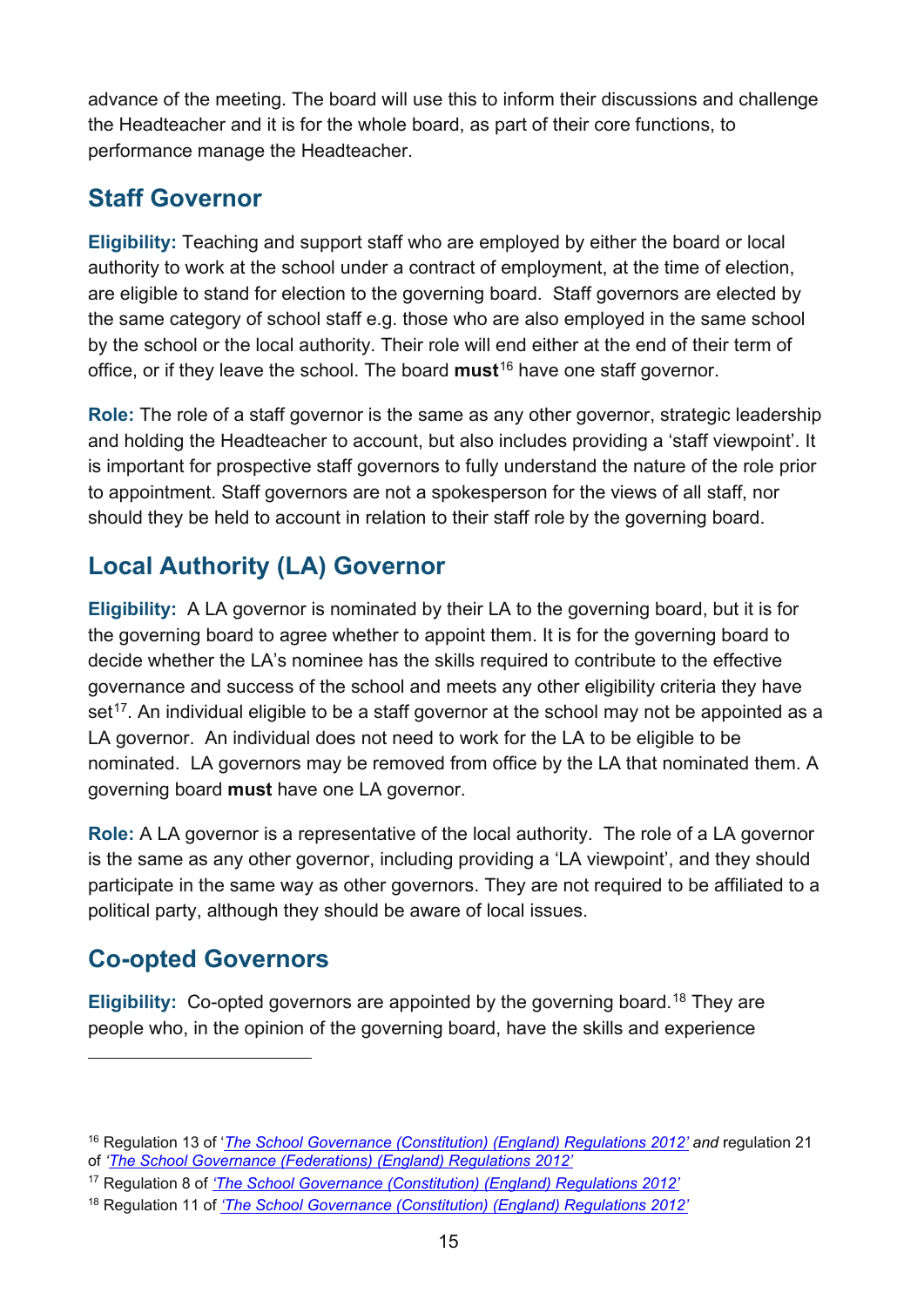required to contribute to the effective governance and success of the school. Those eligible to be staff governors can be co-opted governors, but when counted with the staff governor and the Headteacher, must not exceed one third of the total membership of the board. Parents and carers could also be appointed as co-opted governors if the board considers that they have the necessary skills and experiences.

**Role:** Co-opted governors act in the best interests of the school and wider community, but should not be required by others, such as the appointing board or community, to take a particular stance on issues discussed at board meetings.

## <span id="page-15-0"></span>**Foundation Governors[19](#page-15-2)**

**Eligibility:** Foundation governors are either appointed or take the role by virtue of an office that they hold (ex-officio) e.g. a local priest<sup>20</sup>. Where appointed, this will usually be by the school's founding body, church or other organisation named in the school's [Instrument of Government.](#page-11-0)

**Role:** Where applicable, foundation governors are appointed to secure compliance with the school's trust deed and to preserve and develop the religious character of the school, if it has a religious character. Where the school has a foundation, the foundation governors ensure that the school is managed in accordance with the foundation's governing documents.

## <span id="page-15-1"></span>**Associate Members**

**Eligibility:** Associate members can be appointed to a committee of the board based on their specific expertise and experience so they can contribute to the effective governance and success of the school. Subject to the disqualifications set out in ['The School](http://www.legislation.gov.uk/uksi/2012/1034/contents/made)  [Governance \(Constitution\) \(England\) Regulations 2012'](http://www.legislation.gov.uk/uksi/2012/1034/contents/made), the governing board may appoint a pupil, school staff member, or any other person as an associate member.

**Role:** Associate members are appointed by the governing board to serve on one or more governing board committees. They may also attend full governing board meetings. They are **not** governors and do not have a vote in governing board decisions, but may, on approval from the board, be given a vote on decisions made by committees to which they are appointed.

<span id="page-15-2"></span><sup>19</sup> The statutory classification of foundation schools can be found under section 21 to *[School Standards and](http://www.legislation.gov.uk/ukpga/1998/31/contents)  [Framework Act 1998](http://www.legislation.gov.uk/ukpga/1998/31/contents)*

<span id="page-15-3"></span><sup>20</sup> Regulation 9 of *['The School Governance \(Constitution\) \(England\) Regulations 2012'](http://www.legislation.gov.uk/uksi/2012/1034/contents/made)*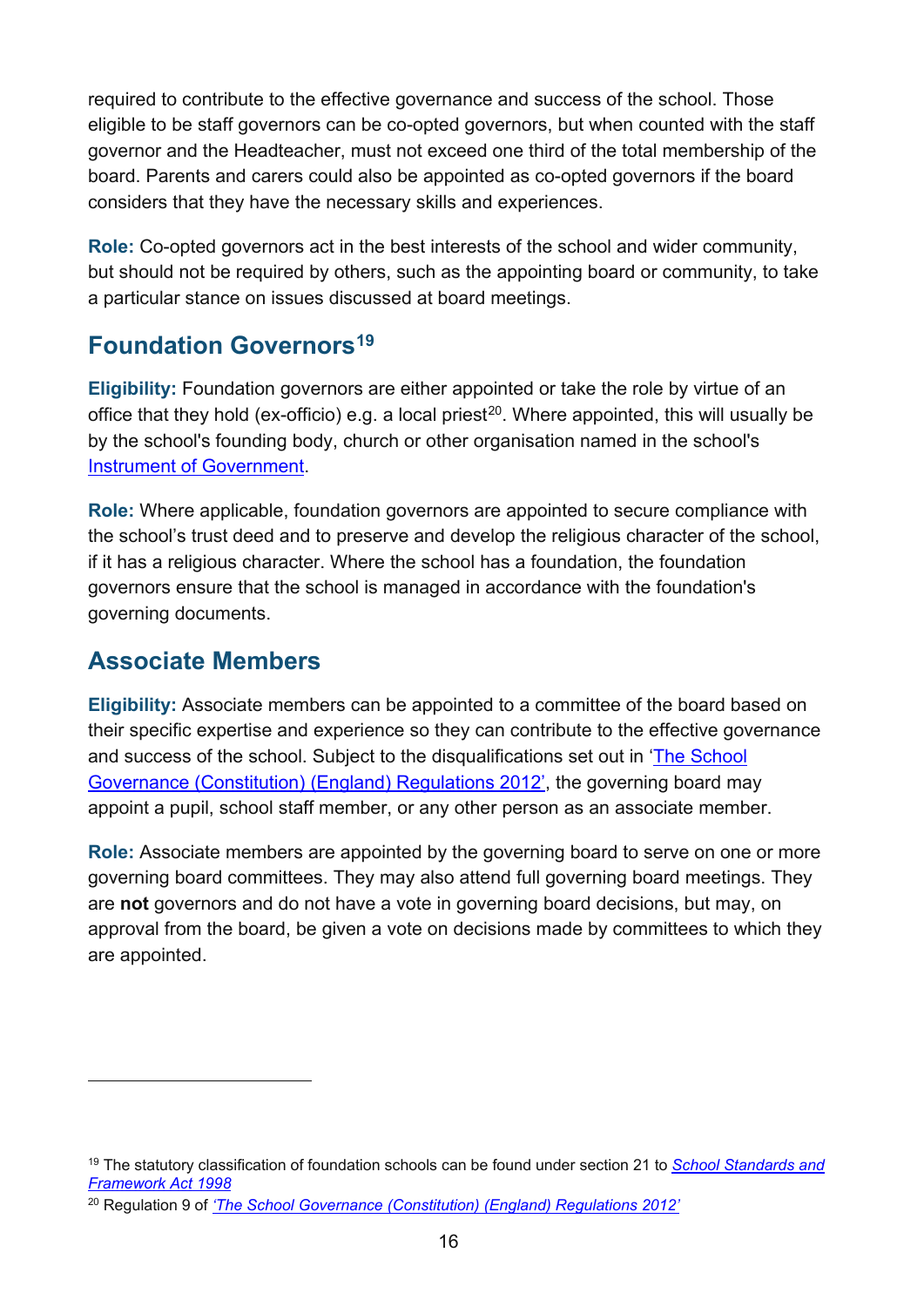## <span id="page-16-0"></span>**Partnership Governors**

**Eligibility:** Partnership governors are only required in foundation and foundation special schools that, in either case, do not have a foundation. The board is responsible for seeking nominations (either from the appropriate religious organisation, in the case of a school designated as having a religious character, or in other cases, from parents and such other persons in the community as they consider appropriate) and appointing partnership governors. Partnership governors must have the skills required to contribute to the effective governance and success of the school. Certain categories of individuals cannot be a partnership governor e.g. parents of current pupils, school staff, and local authority employees involved in education<sup>[21](#page-16-2)[22](#page-16-3)23</sup>.

**Role:** Partnership governors act in the best interests of the foundation school and the wider community (and in the case of a school with a religious character have a role in relation to preserving and developing such religious character) but should not be required by others, such as the appointing board or community, to take a particular stance on issues discussed at board meetings.

## <span id="page-16-1"></span>**Specific Roles**

#### **The chair**

Subject to the powers of the Secretary of State in relation to schools causing concern, the board **must** elect a chair and vice-chair from amongst themselves<sup>[24](#page-16-5)</sup>. The chair, with support from the vice-chair(s) and the clerk, is responsible for ensuring the effective functioning of the board and has a vital role in setting the highest of expectations for professional standards of governance. It is the chair's responsibility to give the board clear leadership and direction, keeping it focused on its core functions.

The chair and vice-chair(s) should encourage the board to work together as an effective team, building its skills, knowledge and experience. The chair should ensure that everyone is actively contributing relevant skills and experience, participating constructively in meetings, and is actively involved in the work of committees. The chair, in conjunction with the clerk, should also ensure that everyone understands the expectations placed upon them and that they receive appropriate induction, training and development.

<span id="page-16-2"></span><sup>21</sup> Regulation 14(1) of *['The School Governance \(Constitution\) \(England\) Regulations 2012'](http://www.legislation.gov.uk/uksi/2012/1034/contents/made)*

<span id="page-16-3"></span><sup>22</sup> Regulation 10 of *['The School Governance \(Constitution\) \(England\) Regulations 2012'](http://www.legislation.gov.uk/uksi/2012/1034/contents/made)*

<span id="page-16-4"></span><sup>23</sup> Sch 3 of *['The School Governance \(Constitution\) \(England\) Regulations 2012'](http://www.legislation.gov.uk/uksi/2012/1034/contents/made)*

<span id="page-16-5"></span><sup>24</sup> Regulation 7 of *['The School Governance \(Roles, Procedures and Allowances\) \(England\) Regulations](http://www.legislation.gov.uk/uksi/2013/1624/regulation/6/made)  [2013'](http://www.legislation.gov.uk/uksi/2013/1624/regulation/6/made)*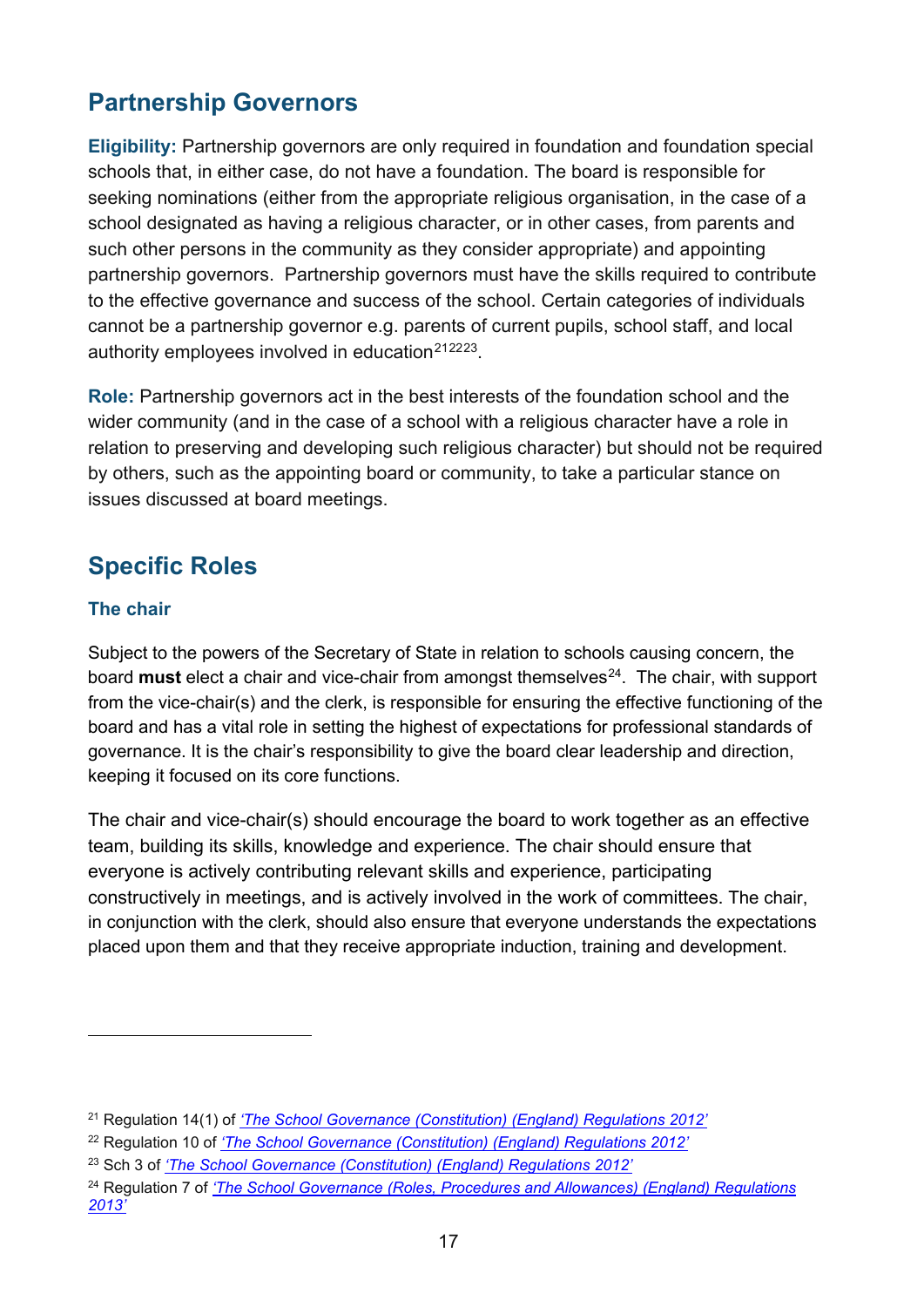The chair should undertake an annual performance review of the clerk and should look to the clerk, as the governance professional, for advice and information to support their role.

#### <span id="page-17-0"></span>**Link governor**

All boards may wish to consider linking governors to specific areas of responsibility. The [Governance Handbook](https://www.gov.uk/government/publications/governance-handbook) and [Competency Framework for Governance](https://www.gov.uk/government/publications/governance-handbook) sets out the areas where schools should have someone take responsibility for a specific area, e.g. SEND, safeguarding (as set out in the statutory guidance - [Keeping Children Safe in Education\)](https://www.gov.uk/government/publications/keeping-children-safe-in-education--2), and where we recommend that someone on the board should take on responsibility for a specific area, particularly where the board has specific legal duties. Schools may also choose to link governors to certain curriculum areas. Having link governors does not remove the board's responsibility for these areas.

The role of a link governor is to ensure that someone has specific oversight of a particular area and to deepen the board's knowledge of a particular area. The role will involve visiting the school and meeting with staff leads to understand how the strategic objectives are being embedded, how money is being spent and any particular issues affecting delivery. These roles should always remain strategic and not operational.

[Return to Map](#page-5-0)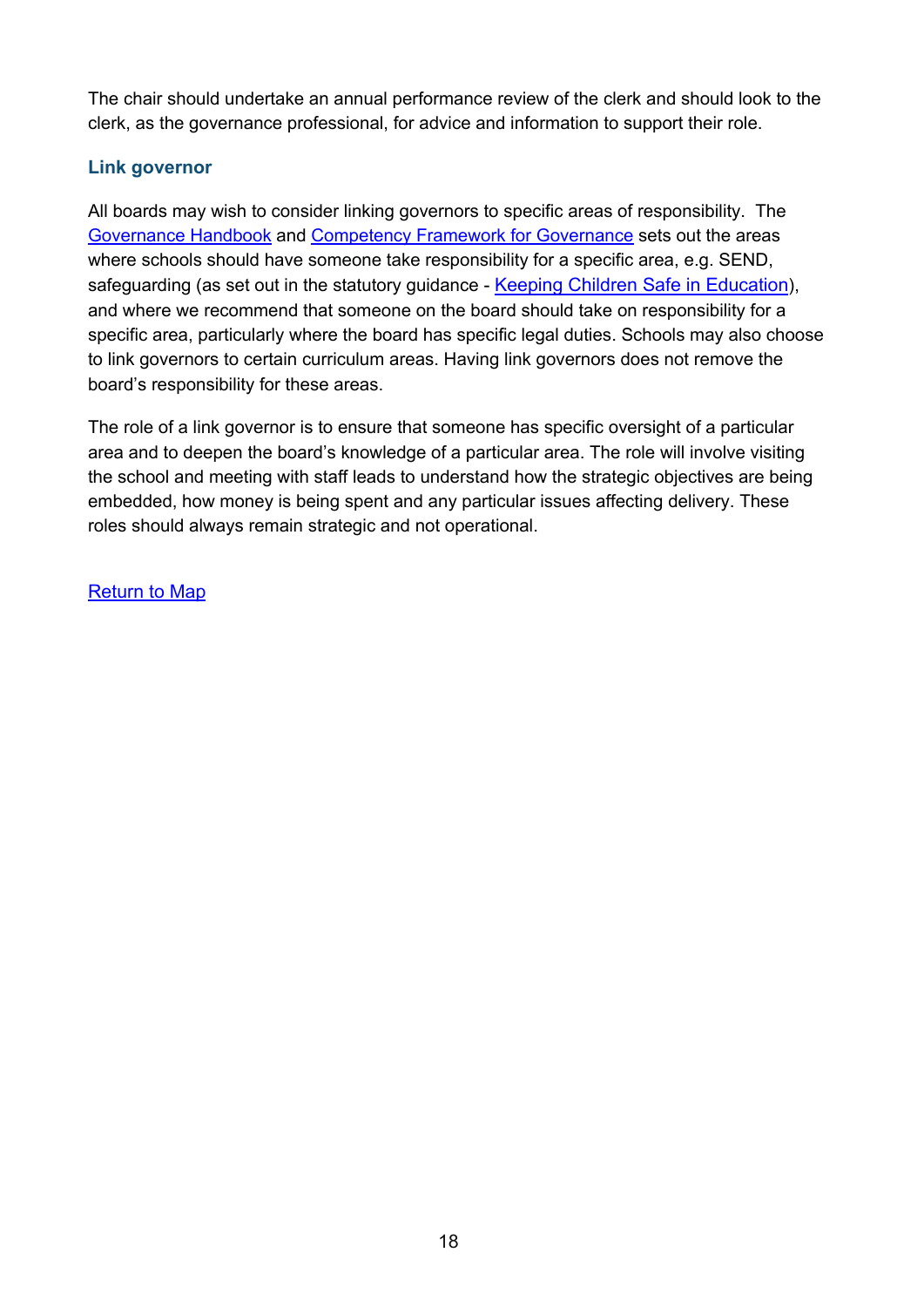# <span id="page-18-0"></span>**Maintained school role descriptor: Clerk – the governance professional**

#### <span id="page-18-1"></span>**Appointment**

The clerk is the board's governance professional. They are paid to undertake the role and report directly to the chair of the board. A governing board **must** have a clerk[25](#page-18-4).

Clerks can be appointed either directly by the governing board, through the local authority or via an independent clerking agency.

#### <span id="page-18-2"></span>**Role**

The role of a Clerk<sup>[26](#page-18-5)</sup> is about helping the board to understand its role, functions and legal duties and to provide clear impartial advice to the board. The clerking role should be a discrete and independent function but remain accountable to the Chair. The board **must** have regard to advice from the clerk as to the nature of their functions<sup>27</sup>. The role is variable depending on the board's requirements, but will also include supporting the chair and the board with organising meetings, both in person or virtually, circulating papers and taking a note of meetings.

Clerks are also responsible for supporting the chair in enabling and facilitating strategic debate and decision making. This is crucial in helping the board exercise its functions appropriately and confidently, so that it can stay focused on its core functions. The ['Clerking](https://assets.publishing.service.gov.uk/government/uploads/system/uploads/attachment_data/file/609971/Clerking_competency_framework.pdf)  [Competency Framework'](https://assets.publishing.service.gov.uk/government/uploads/system/uploads/attachment_data/file/609971/Clerking_competency_framework.pdf) outlines the knowledge, skills and behaviours required to provide professional clerking to a board.

Committees of the board must also be clerked<sup>[28](#page-18-7)</sup> by someone with the necessary skills and knowledge.

#### <span id="page-18-3"></span>**Performance and restrictions**

The Headteacher cannot act as a Clerk. In the absence of a Clerk at a meeting a governor, who is not the Headteacher and has the necessary skills and knowledge, can step-in for the purposes of that meeting, but this should not happen on a regular basis<sup>29</sup>.

<span id="page-18-4"></span><sup>25</sup> Regulation 6(3) of *['The School Governance \(Roles, Procedures and Allowances\) \(England\) Regulations](http://www.legislation.gov.uk/uksi/2013/1624/regulation/6/made)  [2013'](http://www.legislation.gov.uk/uksi/2013/1624/regulation/6/made)*

<span id="page-18-5"></span><sup>26</sup> Regulation 11 of *['The School Governance \(Roles, Procedures and Allowances\) \(England\) Regulations](http://www.legislation.gov.uk/uksi/2013/1624/regulation/6/made)  [2013'](http://www.legislation.gov.uk/uksi/2013/1624/regulation/6/made)*

<span id="page-18-6"></span><sup>27</sup> Regulation 6(3) of *['The School Governance \(Roles, Procedures and Allowances\) \(England\) Regulations](http://www.legislation.gov.uk/uksi/2013/1624/regulation/6/made)  [2013'](http://www.legislation.gov.uk/uksi/2013/1624/regulation/6/made)*

<span id="page-18-7"></span><sup>28</sup> Regulation 23 of *['The School Governance \(Roles, Procedures and Allowances\) \(England\) Regulations](http://www.legislation.gov.uk/uksi/2013/1624/regulation/6/made)  [2013'](http://www.legislation.gov.uk/uksi/2013/1624/regulation/6/made)*

<span id="page-18-8"></span><sup>29</sup> Regulation 10 of *['The School Governance \(Roles, Procedures and Allowances\) \(England\) Regulations](http://www.legislation.gov.uk/uksi/2013/1624/regulation/6/made)  [2013'](http://www.legislation.gov.uk/uksi/2013/1624/regulation/6/made)*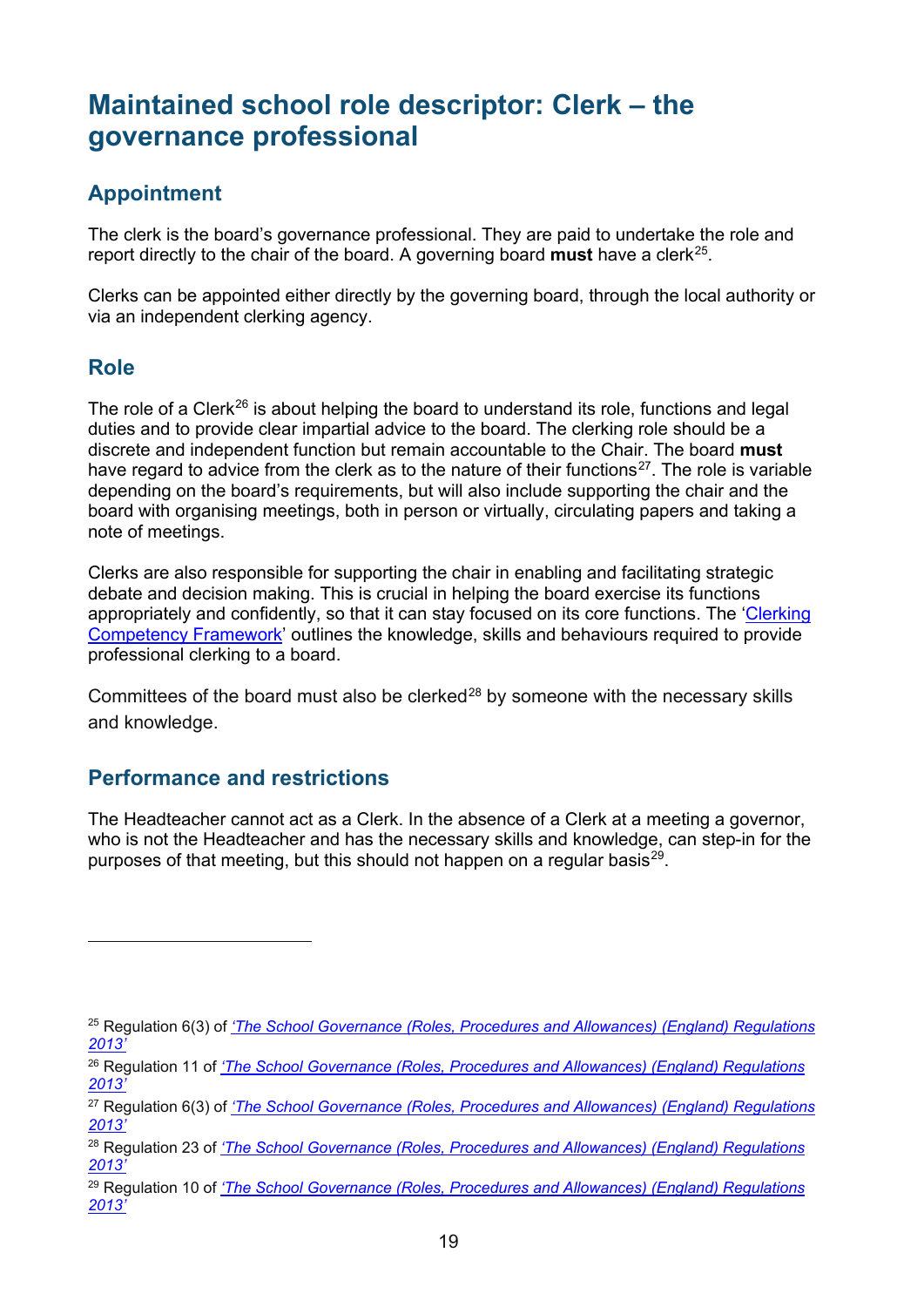Clerks will receive direction from and are accountable to the governing board. The Chair should undertake an annual performance review of the Clerk.

**[Return to Map](#page-5-0)**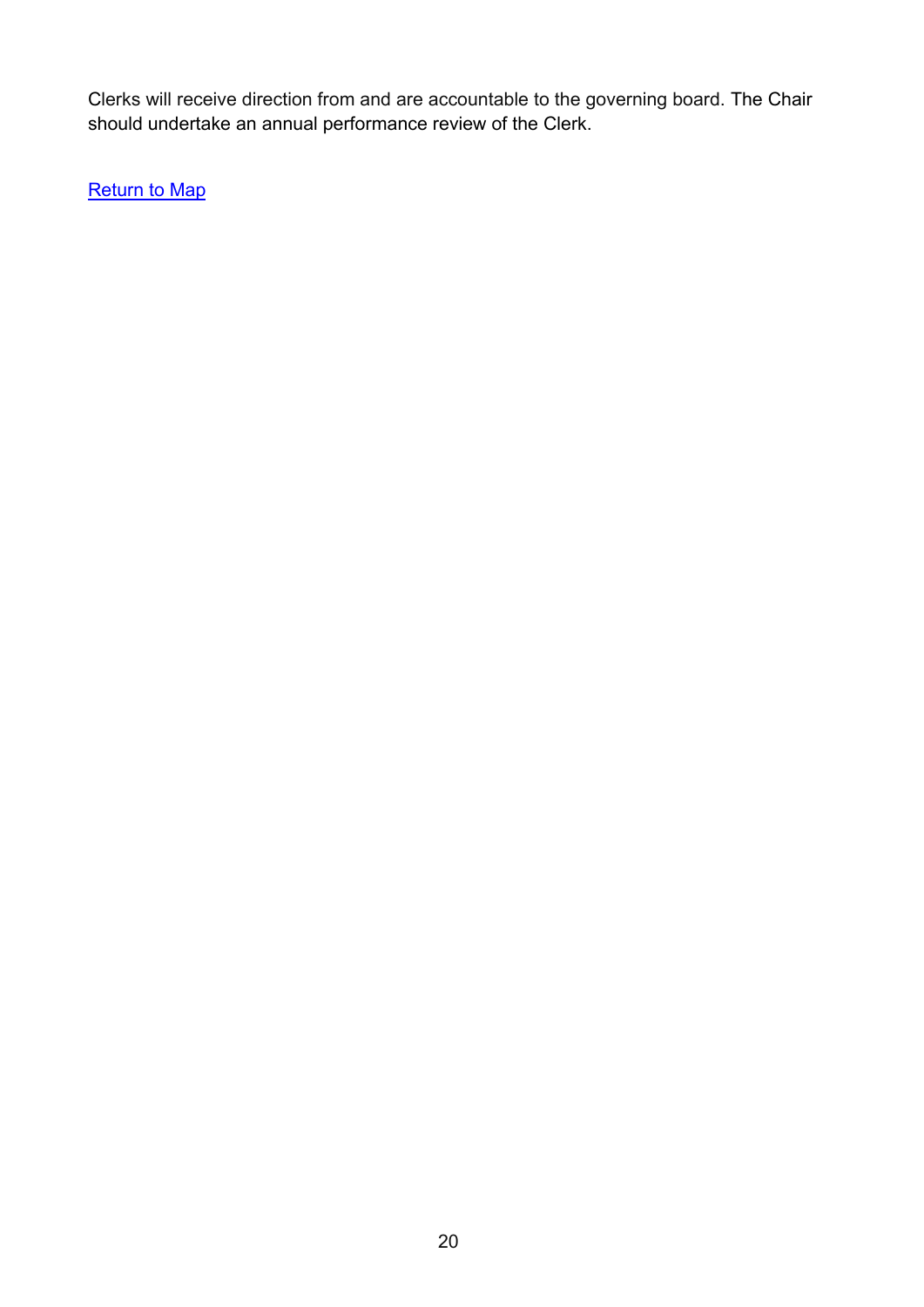# <span id="page-20-0"></span>**Further Information**

The [Governance Handbook](https://www.gov.uk/government/publications/governance-handbook) provides more information on a range of governance issues including:

- the role of governing boards and carry out their responsibilities effectively
- the role of the clerk and how they can support a board to be effective
- the different types of governors.

The [Clerking Competency Framework](https://assets.publishing.service.gov.uk/government/uploads/system/uploads/attachment_data/file/609971/Clerking_competency_framework.pdf) outlines the knowledge, behaviours and skills required to provide professional clerking to a governing board.

The [Competency Framework for Governance](https://www.gov.uk/government/publications/governance-handbook) gives more detail on the knowledge, behaviours and skills that a governing board must have across its members to be an effective governing board.

The ['Constitution of Maintained School Governing Bodies: Statutory Guidance'](https://assets.publishing.service.gov.uk/government/uploads/system/uploads/attachment_data/file/640562/The_constitution_of_governing_bodies_of_maintained_schools_2017.pdf) gives advice and guidance in relation to the:

- [The School Governance \(Constitution\) \(England\) Regulations 2012](http://www.legislation.gov.uk/uksi/2012/1034/contents/made)
- [The School Governance \(Federations\) \(England\) Regulations 2012](http://www.legislation.gov.uk/uksi/2012/1035/contents/made)
- [The School Governance \(Roles, Procedures and Allowances\) \(England\) Regulations](http://www.legislation.gov.uk/uksi/2013/1624/contents/made)  [2013.](http://www.legislation.gov.uk/uksi/2013/1624/contents/made)

Everyone involved in governance should be aware of ['The 7 principles of public life'.](https://www.gov.uk/government/publications/the-7-principles-of-public-life)

The [Statutory Policies for School and Academy Trust's](https://www.gov.uk/government/publications/statutory-policies-for-schools-and-academy-trusts/statutory-policies-for-schools-and-academy-trusts) webpage provides a full list of statutory policies that schools must hold and requirements the school and governing board must meet.